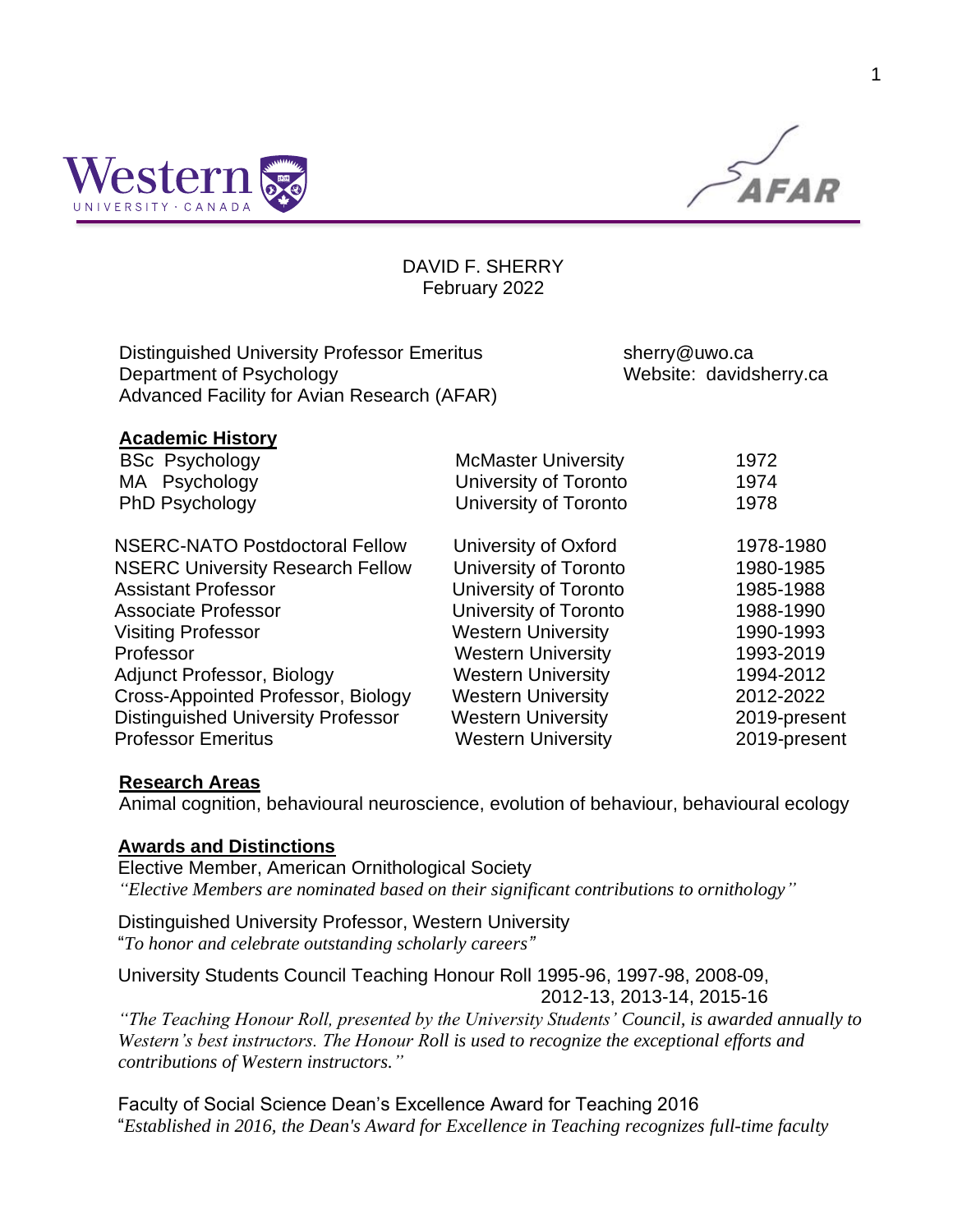*members who have demonstrated excellence in teaching"*

Doris Huestis Speirs Award, Society of Canadian Ornithologists / Société des Ornithologistes du Canada 2020

*"The Doris Huestis Speirs Award is the most prestigious award given by the SCO-SOC. The award is presented annually to an individual who has made outstanding lifetime contributions in Canadian ornithology"*

#### Comparative Cognition Society Research Award 2021

"*The CCS Research Award honors scientists who have made major contributions to our understanding of animal cognition during their career"*

#### **Research Funding** Total Funding as PI \$1,638,892

| \$13,391,012                                         |                                                                                                                              |                                                                                                                                                                                                                                                                                                                 |
|------------------------------------------------------|------------------------------------------------------------------------------------------------------------------------------|-----------------------------------------------------------------------------------------------------------------------------------------------------------------------------------------------------------------------------------------------------------------------------------------------------------------|
|                                                      |                                                                                                                              | \$33,705                                                                                                                                                                                                                                                                                                        |
|                                                      |                                                                                                                              | \$8,836                                                                                                                                                                                                                                                                                                         |
| <b>NATO Collaborative Research Grant</b>             |                                                                                                                              | \$4,300                                                                                                                                                                                                                                                                                                         |
| <b>NSERC International Scientific Exchange Award</b> |                                                                                                                              | \$7,200                                                                                                                                                                                                                                                                                                         |
|                                                      |                                                                                                                              | \$28,938                                                                                                                                                                                                                                                                                                        |
| <b>NATO Collaborative Research Grant</b>             |                                                                                                                              | \$5,500                                                                                                                                                                                                                                                                                                         |
|                                                      |                                                                                                                              | \$48,089                                                                                                                                                                                                                                                                                                        |
| Neurosciences Institute Individual Program           |                                                                                                                              | \$10,000                                                                                                                                                                                                                                                                                                        |
|                                                      |                                                                                                                              | \$63,000                                                                                                                                                                                                                                                                                                        |
|                                                      |                                                                                                                              | \$16,734                                                                                                                                                                                                                                                                                                        |
|                                                      |                                                                                                                              | \$135,000                                                                                                                                                                                                                                                                                                       |
| Sherry, Cain & Ossenkopp                             |                                                                                                                              | \$39,536                                                                                                                                                                                                                                                                                                        |
|                                                      |                                                                                                                              | \$8,463                                                                                                                                                                                                                                                                                                         |
|                                                      |                                                                                                                              | \$188,000                                                                                                                                                                                                                                                                                                       |
|                                                      |                                                                                                                              | \$212,520                                                                                                                                                                                                                                                                                                       |
| <b>NSERC Major Facilities Access Grant</b>           |                                                                                                                              | \$120,000                                                                                                                                                                                                                                                                                                       |
|                                                      |                                                                                                                              |                                                                                                                                                                                                                                                                                                                 |
|                                                      |                                                                                                                              | \$275,000                                                                                                                                                                                                                                                                                                       |
|                                                      |                                                                                                                              | \$27,140                                                                                                                                                                                                                                                                                                        |
|                                                      |                                                                                                                              |                                                                                                                                                                                                                                                                                                                 |
|                                                      | Shettleworth, Krebs & Sherry<br>Sherry, Falls & Shettleworth<br>Sherry, Krebs & Shettleworth<br>Sherry, Krebs & Shettleworth | 1980-83<br>1981-83<br>1982-84<br>1983-84<br>1983-85<br>1984-86<br>1985-88<br>1988<br>1988-91<br>1991-92<br>1991-94<br>1994-95<br>1997-98<br>1994-98<br>1998-02<br>1999-03<br>Hampson, Kimura, Sherry, Kavaliers & Ossenkopp<br>2002-07<br>2003-04<br>MacDougall-Shackleton, Cain, Ossenkopp, Kavaliers & Sherry |

<sup>&</sup>lt;sup>1</sup> Natural Sciences and Engineering Research Council of Canada

D.F. Sherry sole PI for all NSERC Operating and Discovery Grants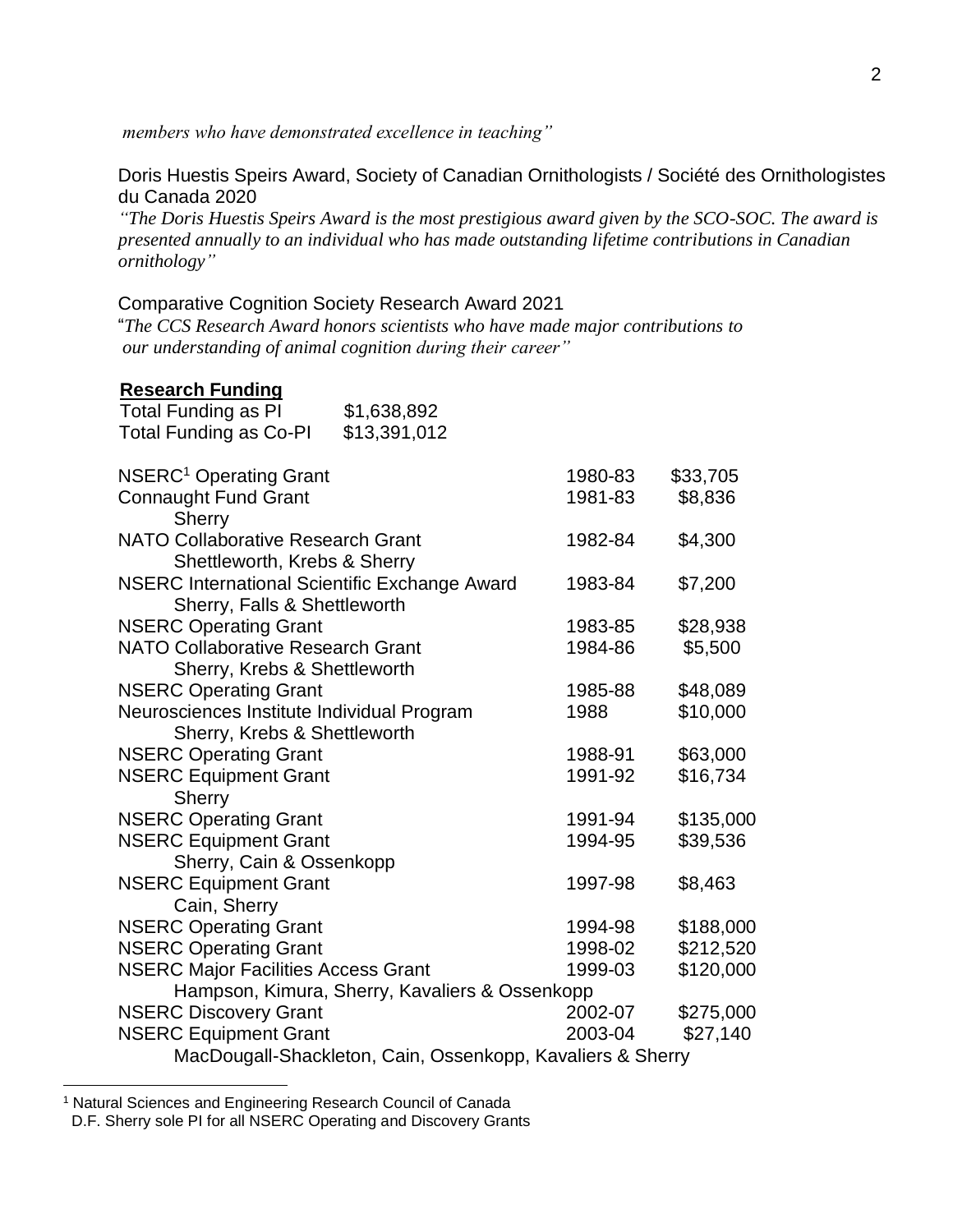| <b>Academic Development Fund Grant</b>                                                                                                                                                                                  | 2003-04            | \$75,000        |
|-------------------------------------------------------------------------------------------------------------------------------------------------------------------------------------------------------------------------|--------------------|-----------------|
| Sherry, Hampson, MacDougall-Shackleton                                                                                                                                                                                  |                    |                 |
| <b>NSERC Major Facilities Access Grant</b>                                                                                                                                                                              | 2003-07            | \$180,000       |
| Hampson, Kimura, Kavaliers, MacDougall-Shackleton,                                                                                                                                                                      |                    |                 |
| Ossenkopp & Sherry                                                                                                                                                                                                      |                    |                 |
| <b>NSERC Research Tools and Instruments Grant</b>                                                                                                                                                                       | 2005-06            | \$26,297        |
| E. MacDougall-Shackleton, S. MacDougall-Shackleton & Sherry                                                                                                                                                             |                    |                 |
| Canada Foundation for Innovation New Initiatives                                                                                                                                                                        | 2006-08            | \$9,226,000     |
| MacDougall-Shackleton, Guglielmo, Sherry & others                                                                                                                                                                       |                    |                 |
| <b>NSERC Discovery Grant</b>                                                                                                                                                                                            | 2007-08            | \$45,000        |
| <b>NSERC Discovery Grant</b>                                                                                                                                                                                            | 2008-13            | \$169,680       |
| <b>CBIE/CAPES Canada-Brazil Award</b>                                                                                                                                                                                   | 2011-13            | \$90,000        |
| Sherry, Diniz                                                                                                                                                                                                           |                    |                 |
| <b>NSERC Research Tools and Instruments Grant</b>                                                                                                                                                                       | 2012-13            | \$89,365        |
| Zanette, Clinchy, MacDougall-Shackleton, Sherry & others                                                                                                                                                                |                    |                 |
| <b>Academic Development Fund Grant</b>                                                                                                                                                                                  | 2012-13            | \$22,807        |
| Sherry                                                                                                                                                                                                                  |                    |                 |
| Canada Foundation for Innovation Leading Edge                                                                                                                                                                           | 2013-17            | \$3,430,000     |
| Guglielmo, MacDougall-Shackleton, Sherry & others                                                                                                                                                                       |                    |                 |
| <b>NSERC Discovery Grant</b>                                                                                                                                                                                            | 2013-18            | \$165,000       |
| <b>NSERC Research Tools and Instruments Grant</b>                                                                                                                                                                       | 2014-15            | \$85,836        |
| Lomber, Sherry, MacDougall-Shackleton & others                                                                                                                                                                          |                    |                 |
| Western Faculty of Social Science Research Fund                                                                                                                                                                         | 2016               | \$4,150         |
| <b>Sherry</b>                                                                                                                                                                                                           |                    |                 |
| <b>SERB Accelerator Research Grant</b>                                                                                                                                                                                  | 2017-18            | \$50,000        |
| <b>Sherry</b>                                                                                                                                                                                                           |                    |                 |
| <b>NSERC Research Tools and Instruments Grant:</b>                                                                                                                                                                      | 2017-18            | \$140,562       |
| <b>Operations and Maintenance Support</b>                                                                                                                                                                               |                    |                 |
| S. MacDougall-Shackleton Guglielmo, Hobson, E. MacDougall-Shackleton,                                                                                                                                                   |                    |                 |
| Sherry, Williams, Zanette                                                                                                                                                                                               |                    |                 |
| Western Faculty Research Development Fund                                                                                                                                                                               | 2018-19            | \$9,107         |
| <b>Sherry</b>                                                                                                                                                                                                           |                    |                 |
| <b>NSERC Research Tools and Instruments Grant</b>                                                                                                                                                                       | 2019-20            | \$28,592        |
| S. MacDougall-Shackleton, E. MacDougall-Shackleton, Sherry                                                                                                                                                              |                    |                 |
| <b>NSERC Discovery Grant</b>                                                                                                                                                                                            | 2019-24            | \$235,000       |
|                                                                                                                                                                                                                         |                    |                 |
| <b>Professional Service</b>                                                                                                                                                                                             |                    |                 |
| <b>Editorial Board</b><br><b>Animal Behaviour</b>                                                                                                                                                                       | 3.169 <sup>2</sup> | 1991-1994       |
| <b>Associate Editor</b><br>Learning & Behavior                                                                                                                                                                          | 1.481              | 1996-1997       |
| Editor<br><b>Behaviour</b>                                                                                                                                                                                              | 1.401              | 1996-2004       |
| Editor<br><b>Animal Behaviour</b>                                                                                                                                                                                       | 3.169              | 1997-2000       |
| <b>Editorial Board</b><br><b>Biology Letters</b>                                                                                                                                                                        | 3.089              | 2014-2019       |
| <sup>2</sup> ISI Journal Impact Factor                                                                                                                                                                                  |                    |                 |
|                                                                                                                                                                                                                         |                    |                 |
|                                                                                                                                                                                                                         |                    |                 |
|                                                                                                                                                                                                                         |                    |                 |
|                                                                                                                                                                                                                         |                    |                 |
|                                                                                                                                                                                                                         |                    | 1995-96         |
| <b>Consultant to Ontario Science Centre &amp; American</b><br><b>Psychological Association Centenary Exhibition</b><br><b>NSERC Psychology Grant Selection Committee</b><br><b>OGS Scholarship Panel for Psychology</b> |                    | 1988<br>1991-94 |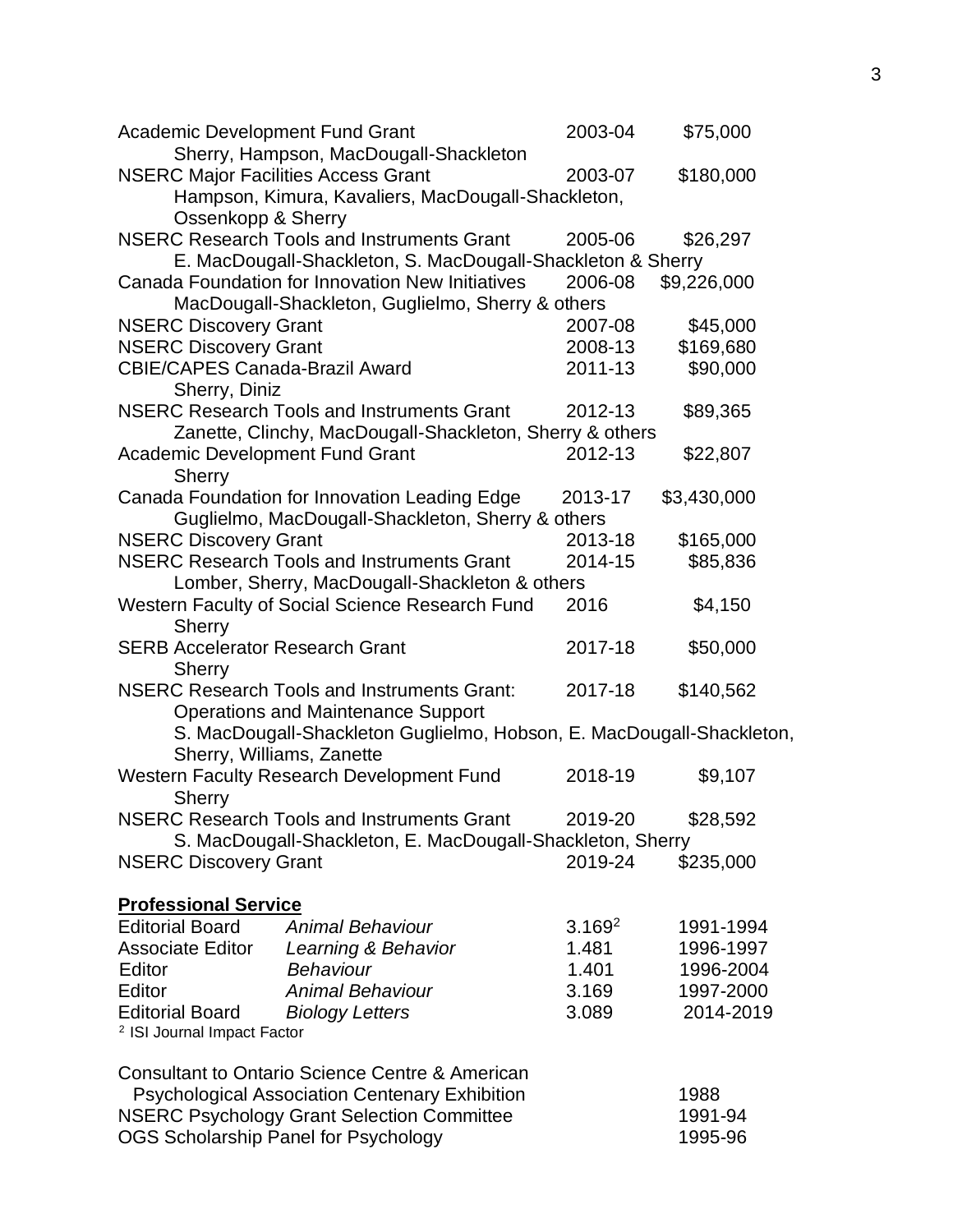| 1996         |
|--------------|
| 2002-03      |
| 2004         |
| 2008         |
| 2008         |
|              |
| 2008, 2010   |
|              |
| 2009         |
| 2009         |
|              |
| 2012-2014    |
| 2015-2018    |
| 2017-present |
|              |

## **Administration**

## **University**

Chair Selection Committee, Department of Anthropology Chair Selection Committee, Department of Psychology Chair, Undergraduate Neuroscience Steering and Advisory Committee Co-Director, Interdisciplinary Development Initiative in Neuroscience Co-Director, Western Neuroscience Summer School Director, Graduate Program in Neuroscience Faculty of Graduate Studies Biological & Life Sciences Group Faculty of Music Council Faculty of Science Council Program Committee, Graduate Program in Neuroscience Promotion and Tenure Committee, Department of Biology Steering and Advisory Committee, Interdisciplinary Development Initiative in Music, Cognition and the Brain University Animal Care Committee University Animal Users Committee University Council on Animal Care University Senate

## **Departmental**

Animal Care Committee Animal Cognition Search Committee Annual Performance Review Committee Appointments Committee Associate Chair, Research Behavioural and Cognitive Neuroscience Search Committee Chair, Animal Care Committee Chair, Animal Cognition Research Area Chair, Behavioural and Cognitive Neuroscience Research Area Chair, Graduate Affairs Committee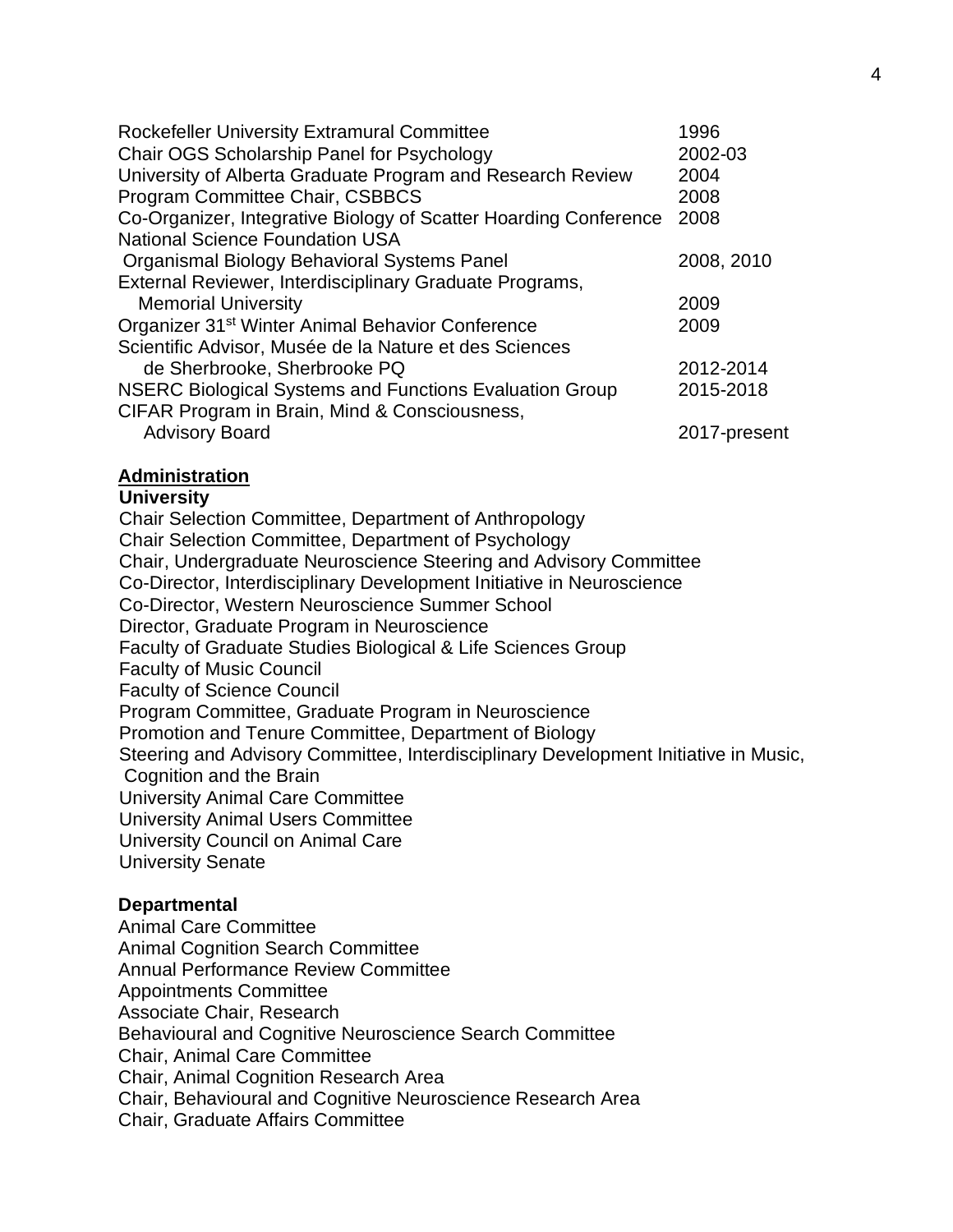Chair, Workload and Resource Planning Committee Cognition Search Committee Colloquium Convener Graduate Selection Committee Nominations Committee Personnel Promotion and Tenure Committee Resource and Personnel Planning Committee Workload and Resource Planning Committee

### **Membership in Scientific Associations**

 American Ornithologists' Union Animal Behaviour Society Canadian Association for Neuroscience Canadian Society for Brain Behaviour and Cognitive Science Comparative Cognition Society International Society for Behavioural Ecology Royal Canadian Institute Sigma Xi Society for Neuroscience Society of Canadian Ornithologists

#### **Scholarly and Professional Work**

| <b>Publications</b> | Google Scholar h-index 41, Total Citations 12664 |                                  |  |
|---------------------|--------------------------------------------------|----------------------------------|--|
|                     | <b>Publons</b>                                   | h-index 37, Total Citations 5502 |  |

- 1. Galef, B.G., Jr. & Sherry, D.F. (1973). Mother's milk: A medium for transmission of cues reflecting the flavor of mother's diet. *Journal of Comparative and Physiological Psychology, 83*, 374-378.
- 2. Sherry, D.F. (1977). Parental foodcalling and the role of the young in Burmese red junglefowl (*Gallus gallus spadiceus*). *Animal Behaviour, 25*, 594-601.
- 3. Sherry, D.F., Mrosovsky, N., & Hogan, J.A. (1980). Weight loss and anorexia during incubation in birds. *Journal of Comparative and Physiological Psychology, 94,* 89-98.
- 4. Mrosovsky, N. & Sherry, D.F. (1980). Animal anorexias. *Science, 207*, 837- 842.
- 5. Sherry, D.F. (1981). Parental care and the development of thermoregulation in red junglefowl. *Behaviour, 76*, 250-279.
- 6. Cowie, R.J., Krebs, J.R., & Sherry, D.F. (1981). Food storing by marsh tits. *Animal Behaviour, 29,* 1252-1259.
- 7. Sherry, D.F., Krebs, J.R., & Cowie, R.J. (1981). Memory for the location of stored food in marsh tits. *Animal Behaviour, 29*, 1260-1266.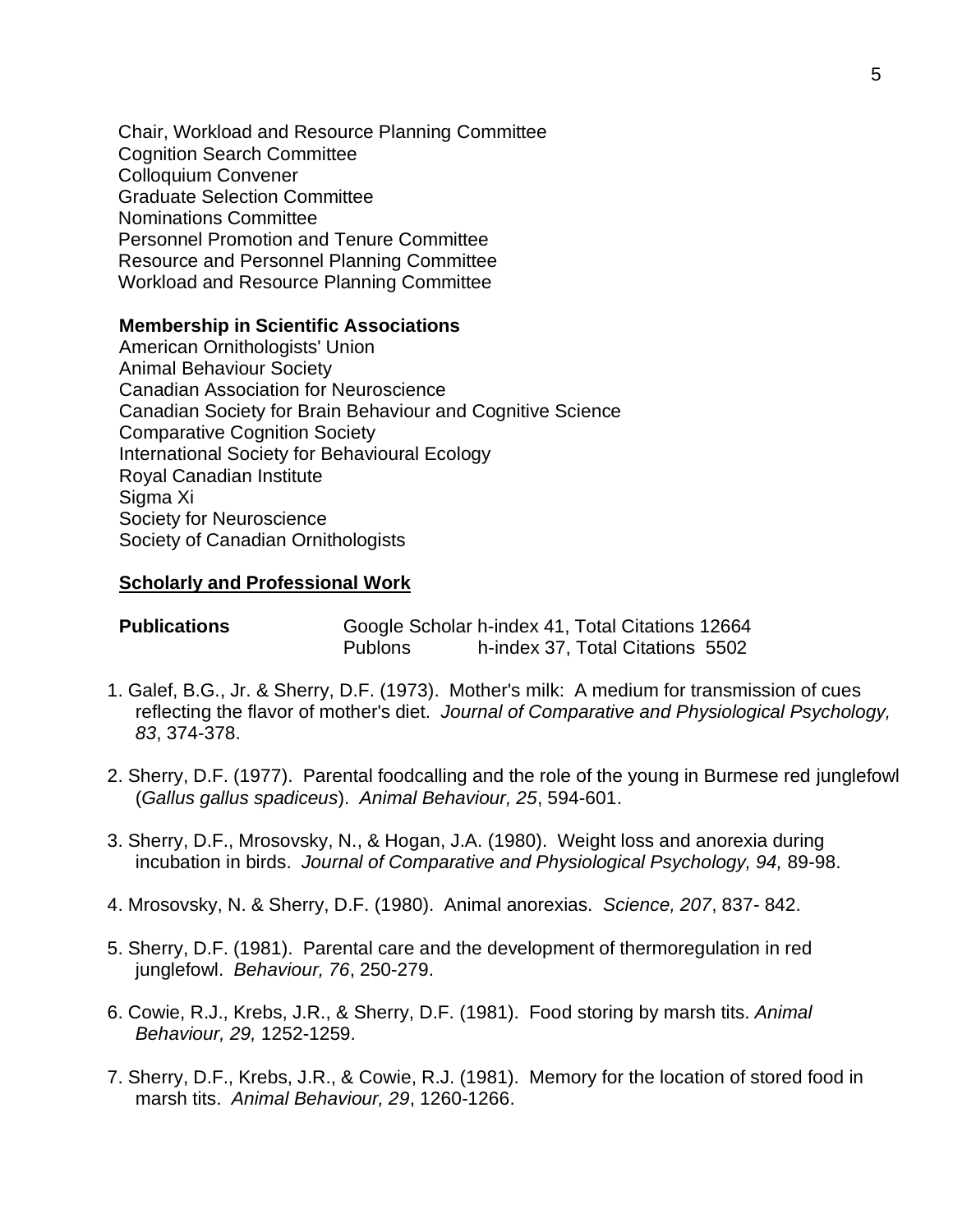- 8. Sherry, D.F. (1981). Adaptive changes in body weight. In L.A. Cioffi, W.P.T. James & T.B. Van Itallie (Eds), *The Body Weight Regulatory System* (pp. 161-168). Raven Press: New York
- 9. Sherry, D.F. (1982). Food storage, memory, and marsh tits. *Animal Behaviour*, *30*, 631-633.
- 10. Sherry, D.F., Avery, MA, & Stevens, T.A. (1982). The spacing of stored food by marsh tits. *Zeitschrift fur Tierpsychologie, 58*, 153-162.
- 11. Sherry, D.F. (1984). Food storage by black-capped chickadees: Memory for the location and contents of caches. *Animal Behaviour, 32*, 451-464.
- 12. Sherry, D.F. (1984). What food-storing birds remember. *Canadian Journal of Psychology, 38,* 304-321.
- 13. Sherry, D.F., & Galef B.G., Jr. (1984). Cultural transmission without imitation. *Animal Behaviour, 32,* 937-938.
- 14. Sherry, D.F. (1985). Food storage by birds and mammals. In J.S. Rosenblatt, C. Beer, M.-C. Busnel & P.J.B Slater (Eds.) *Advances in the Study of Behavior,15*, 153-188.
- 15. Sherry, D.F. (1987). Foraging for stored food. In M.L. Commons, S.J. Shettleworth & A. Kacelnik (Eds.), *Quantitative Analysis of Behaviour. Vol.6 Foraging* (pp. 209-227). Erlbaum: Hillsdale, NJ.
- 16. Sherry, D.F. (1987). Spatial memory in food-storing birds. In P. Ellen & C. Thinus-Blanc (Eds.), *Cognitive Processes and Spatial Orientation in Animals and Man* (pp. 305-321). Nijhoff: Dordrecht.
- 17. Balda, R.P., Bunch, K.G., Kamil, A.C., Sherry, D.F., & Tomback, D.F. (1987). Cache site memory in birds. In A.C. Kamil, J.R. Krebs & H.R. Pulliam (Eds.), *Foraging Behavior* (pp.645-666). Plenum: New York.
- 18. Sherry, D.F., & Schacter, D.L. (1987). The evolution of multiple memory systems. *Psychological Review*, *94*, 439-454.
- 19. Sherry, D.F. (1987). Natural selection and intelligence. *The Behavioral and Brain Sciences, 10*, 678-679.
- 20. Sherry, D.F. (1988). Learning and adaptation in food-storing birds. In R.C. Bolles & M.D. Beecher (Eds.), *Evolution and Learning* (pp. 79-95). Erlbaum: Hillsdale, NJ.
- 21. Sherry, D.F. (1988). Dynamic programming: From eternity to here. *The Behavioral and Brain Sciences, 11*, 147-148.
- 22. Sherry, D.F., & Vaccarino, A.L. (1989). Hippocampus and memory for food caches in black-capped chickadees. *Behavioral Neuroscience, 103*, 308-318.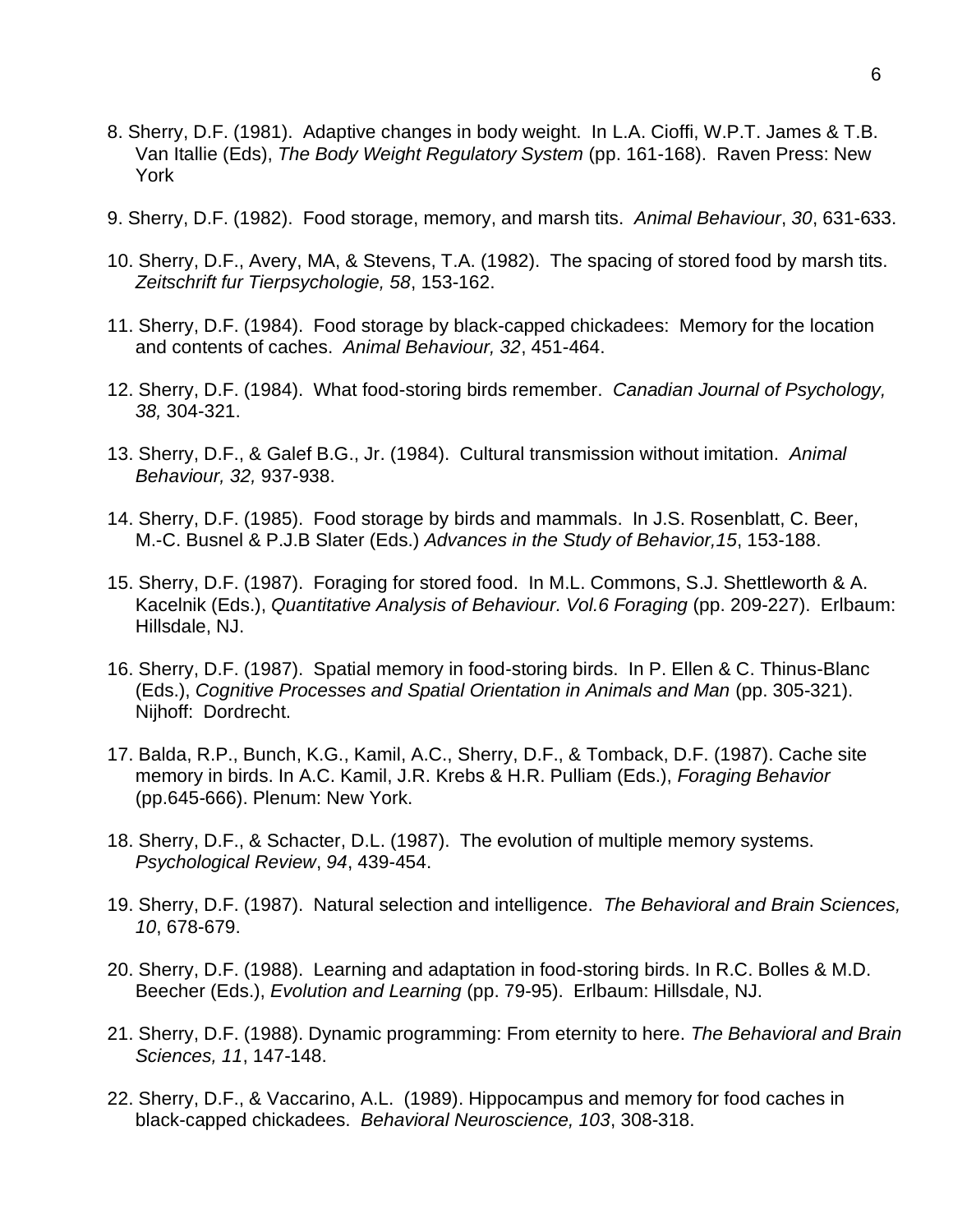- 23. Sherry, D.F., & Balda, R.P., (1989). Spatial memory in birds (Symposium). In H. Ouellet (Ed.) *Acta XIX Congressus Internationalis Ornithologici* (pp. 2066-2068). Ottawa: National Museum.
- 24. Sherry, D.F., Vaccarino, A.L., Buckenham, K., and Herz, R.S. (1989). The hippocampal complex of food-storing birds. *Brain Behavior and Evolution 34*, 308-317.
- 25. Krebs, J.R., Sherry, D.F., Healy, S.D., Perry, H.V. & Vaccarino, A.L. (1989). Hippocampal specialization in food-storing birds. *Proceedings of the National Academy of Sciences, 86,* 1388-1392.
- 26. Sherry, D.F. (1989). Food storing in the Paridae. *Wilson Bulletin, 101*, 289-304.
- 27. Hitchcock, C.L., & Sherry, D.F. (1990). Long-term memory for cache sites in the black-capped chickadee. *Animal Behaviour, 40,* 701-712.
- 28. Sherry, D.F. & Galef, B.G., Jr. (1990). Social learning without imitation: More about milk bottle opening by birds. *Animal Behaviour, 40,* 987-989.
- 29. Jacobs, L.F., Gaulin, S.J.C., Sherry, D.F. & Hoffman, G.E. (1990). Evolution of spatial cognition: Sex-specific patterns of spatial behavior predict hippocampal size. *Proceedings of the National Academy of Sciences, 87*, 6349-6352.
- 30. Sherry, D.F. (1990). Evolutionary modification of memory and the hippocampus. In L. Squire & E. Lindenlaub (Eds.) *The Biology of Memory, 23rd Symposia Medica Hoechst* (pp.401-421), Stuttgart: Schattauer.
- 31. Hitchcock, C.L. & Sherry, D.F. (1991). Dynamic models, fitness functions, and food storing. *The Behavioral and Brain Sciences*, *14*, 99.
- 32. Sherry, D.F. (1992). Landmarks, the hippocampus and spatial search in food-storing birds. In W.K. Honig & J. G. Fetterman (Eds.), *Cognitive aspects of stimulus control.* (pp. 185-201), Hillsdale, NJ: Erlbaum.
- 33. Sherry, D.F. (1992). Memory, the hippocampus, and natural selection: Studies of food-storing birds. In L.R. Squire & N. Butters (Eds.), *Neuropsychology of Memory,* 2nd Edition. (pp. 521-532), New York: Guilford Press.
- 34. Hampton, R.R. & Sherry, D.F. (1992). Food storing by Mexican chickadees and bridled titmice *The Auk, 109*, 665-666.
- 35. Sherry, D.F., Jacobs, L.F. & Gaulin, S.J.C. (1992). Spatial memory and adaptive specialization of the hippocampus. *Trends in Neurosciences, 15*, 298-303.
- 36. Cheng, K., & Sherry, D.F. (1992) Landmark-based spatial memory in birds *(Parus atricapillus and Columba livia)*: The use of edges and distances to represent spatial position.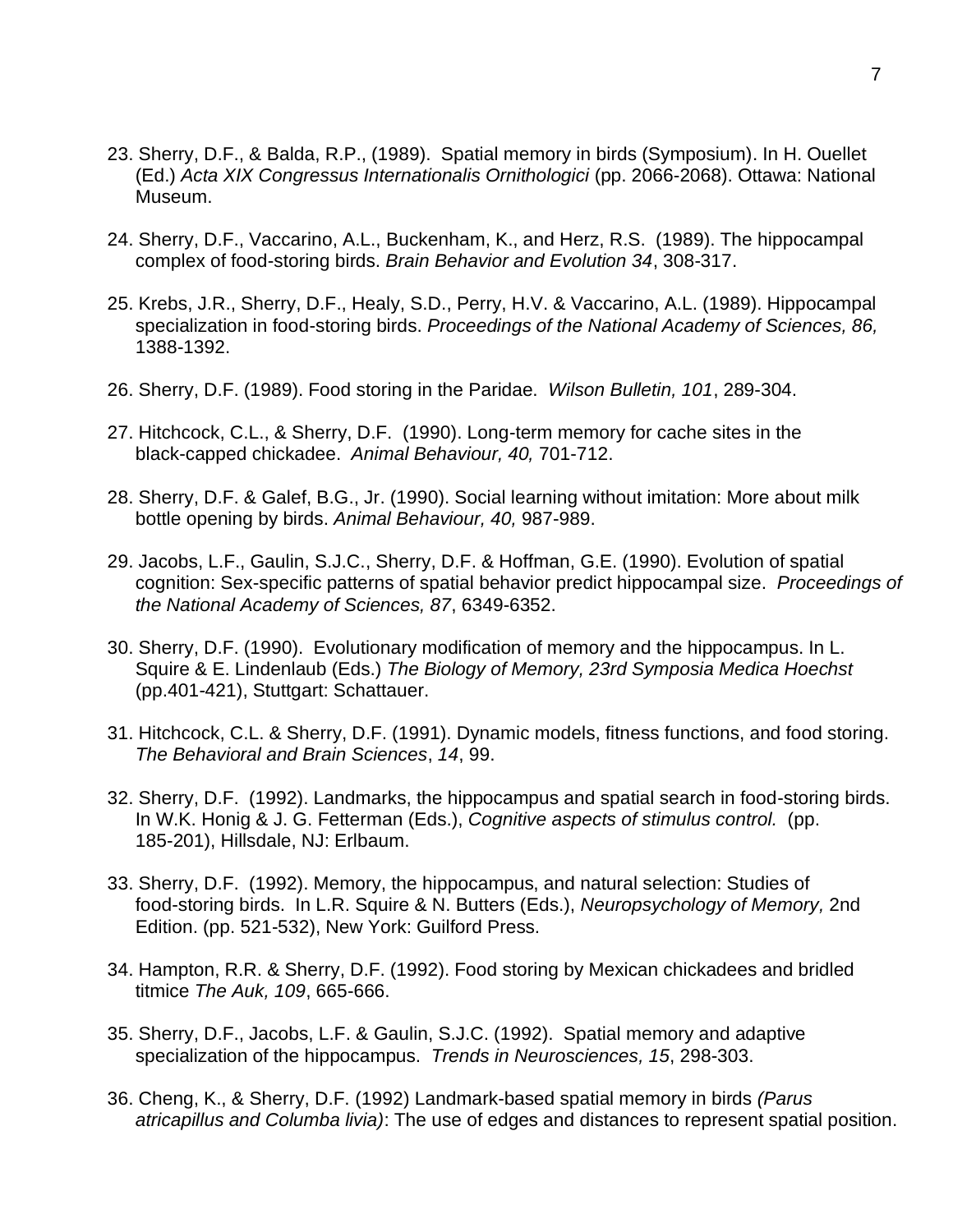*Journal of Comparative Psychology, 106*, 331-341.

- 37. Sherry, D.F., Jacobs, L.F. & Gaulin, S.J.C. (1993). The hippocampus and spatial memory. Reply. *Trends in Neurosciences, 16*, 56-57.
- 38. Sherry, D.F., Forbes, M.R.L., Khurgel, M. & Ivy, G.O. (1993). Females have a larger hippocampus than males in the brood-parasitic brown-headed cowbird. *Proceedings of the National Academy of Sciences, 90*, 7839-7843.
- 39. Hampton, R.R. & Sherry, D.F. (1994). The effects of cache loss on choice of cache sites in black-capped chickadees. *Behavioral Ecology, 5*, 44-50.
- 40. Sherry, D.F. (1994). Cognitive development in animals. In: J.A. Hogan & J.J. Bolhuis (Eds.), *Causal Mechanisms of Behavioural Development* (pp. 289-299). Cambridge University Press: Cambridge UK.
- 41. Herz, R.S., Zanette, L. & Sherry, D.F. (1994). Spatial cues for cache retrieval by black-capped chickadees. *Animal Behaviour, 47*, 343-351.
- 42. Hampton, R.R., Sherry, D.F., Shettleworth, S.J., Khurgel, M. & Ivy, G. (1995). Hippocampal volume and food-storing behaviour are related in Parids. *Brain Behaviour & Evolution, 45,* 54-61.
- 43. Hitchcock, C.L. & Sherry, D.F. (1995). Cache pilfering and its prevention in pairs of blackcapped chickadees. *Journal of Avian Biology, 26*, 187-192.
- 44. Sherry, D.F. (1996). Introduction to middle-scale navigation: The vertebrate case. *Journal of Experimental Biology, 199*, 163-164.
- 45. Sherry, D.F. & Duff, S.J. (1996). Behavioural and neural mechanisms of orientation in foodstoring birds. *Journal of Experimental Biology, 199*, 165-172.
- 46. Petersen, K. & Sherry, D.F. (1996). No sex difference occurs in hippocampus, food-storing, or memory for food caches in black-capped chickadees. *Behavioural Brain Research, 79,* 15-22.
- 47. Sherry, D.F., Galef, B.G. Jr., Clark, M.M. (1996). Sex and intrauterine position influence the size of the gerbil hippocampus. *Physiology & Behavior, 60*, 1491-1494.
- 48. Sherry, D.F. (1997). Cross-species comparisons. In: *Characterizing human psychological adaptations* (pp.181-194). Ciba Foundation Symposium No. 208. Chichester: John Wiley & Sons.
- 49. Sherry, D.F. & Hampson, E. (1997). Evolution and the hormonal control of sexuallydimorphic spatial abilities in humans. *Trends in Cognitive Sciences, 1*, 50-56.
- 50. Sherry, D.F. (1997). Memories are made of this. *Natural History, 106*, 56-58.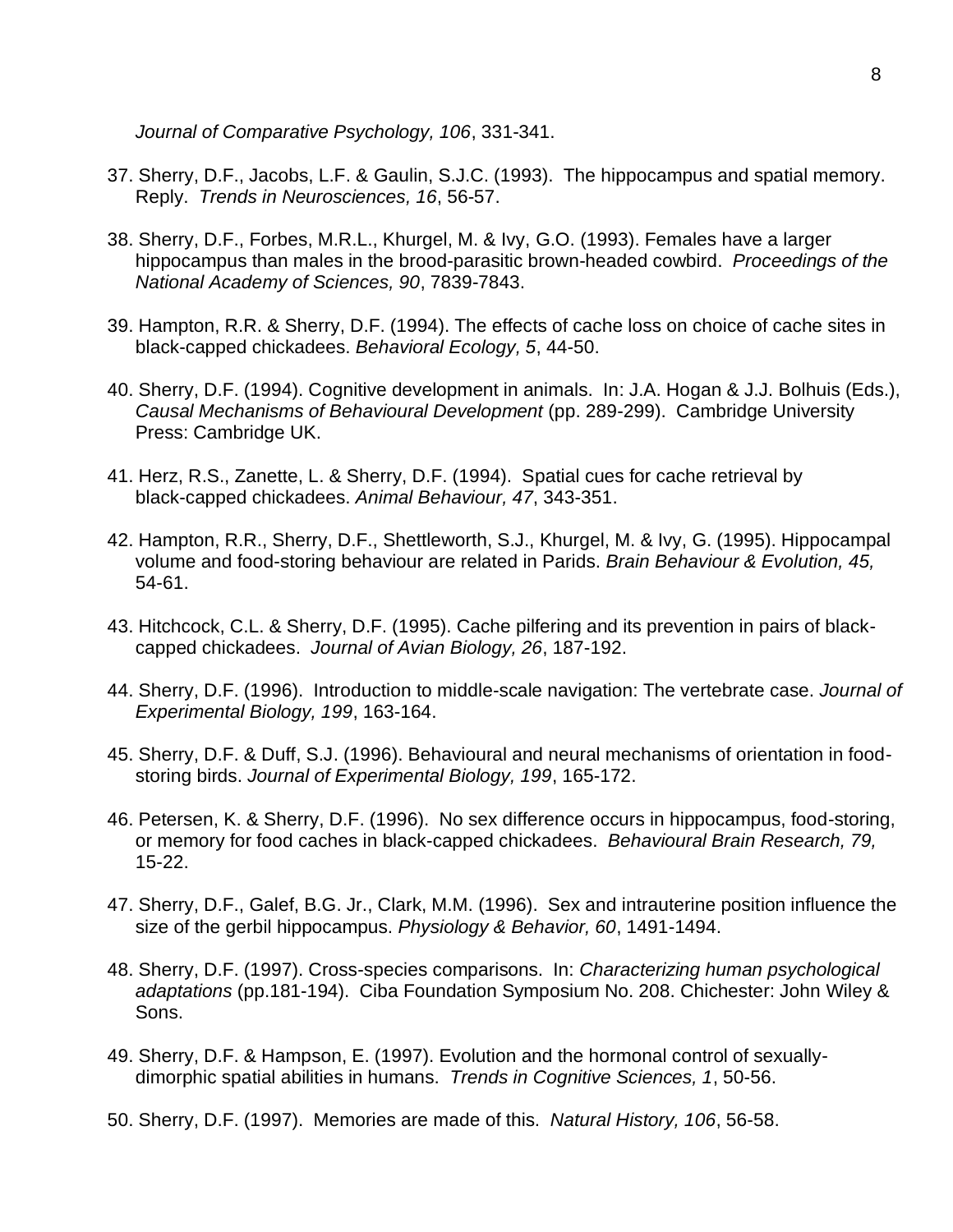- 51. Sherry, D.F. & Healy, S.D. (1998). Neural mechanisms of spatial representation. In: S.D. Healy (ed.) *Spatial representation in animals* (pp.133-157). Oxford University Press.
- 52. Sherry, D.F. (1998). The ecology and neurobiology of spatial memory. In: Dukas, R. (ed.) *Cognitive ecology: The evolutionary ecology of information processing and decision making*  (pp.261-296)*.* Chicago: Chicago University Press.
- 53. Duff, S.J., Brownlie, L.A., Sherry, D.F. & Sangster, M. (1998). Sun compass and landmark orientation by black-capped chickadees. *Journal of Experimental Psychology: Animal Behavior Processes, 24,* 243-253.
- 54. Sherry, D.F. (1999). Adaptive specialisations of memory in birds. In: Adams, N.J. & Slotow, R.H. (eds.) *Proceedings of the 22nd International Ornithological Congress Durban SA* (pp. 2394-2416)*.* Johannesburg SA: BirdLife South Africa.
- 55. Marler, P. & Sherry, D.F. (1999). The nature and nurture of developmental plasticity. In: Adams, N.J. & Slotow, R.H. (eds.) *Proceedings of the 22nd International Ornithological Congress Durban SA* (pp. 2353-2355). Johannesburg SA: BirdLife South Africa.
- 56. Sherry, D.F. (2000). What sex differences in spatial ability tell us about the evolution of cognition. In: Gazzaniga, M.S. (ed.) *The New Cognitive Neurosciences 2nd* (pp. 1209-1217)*.*  Cambridge MA: MIT Press.
- 57. Boisvert, M.J. & Sherry, D.F. (2000). A system for the automated recording of feeding behaviour and body weight. *Physiology & Behaviour, 71,* 147-151.
- 58. Sherry, D.F. (2001). Memory, evolution, and the brain of food-storing birds. In: Chen, L. & Zhuo, Y. (eds.) *Proceedings of the Third International Conference on Cognitive Science* (pp. 35-39). Beijing: Press of University of Science and Technology of China.
- 59. MacDougall-Shackleton, S.A., Sherry, D.F., Clark, A.P., Pinkus, R. & Hernandez, A.M. (2003). Photoperiodic regulation of food-storing and hippocampus volume in black-capped chickadees, *Poecile atricapilla. Animal Behaviour, 65,* 805-812.
- 60. Hoshooley, J.S. and Sherry, D.F. (2004). Neuron production, neuron number, and structure size are seasonally stable in the hippocampus of the food-storing black-capped chickadee (*Poecile atricapillus*). *Behavioral Neuroscience, 118,* 345-355.
- 61. Sherry, D.F. (2005). Brain and behaviour. In: Bolhuis, J.J. & Giraldeau, L.-A. (eds.) *The Behavior of Animals: Mechanism, Function, and Evolution* (pp. 97-118) Oxford: Blackwell Publishers.
- 62. Sherry, D.F. (2005) Do ideas about function help in the study of causation? *Animal Biology, 55,* 441-456.
- 63. Sherry, D.F. (2006) Neuroecology. In: Fiske, S.T., Schacter, D.L., & Zahn-Waxler (eds.).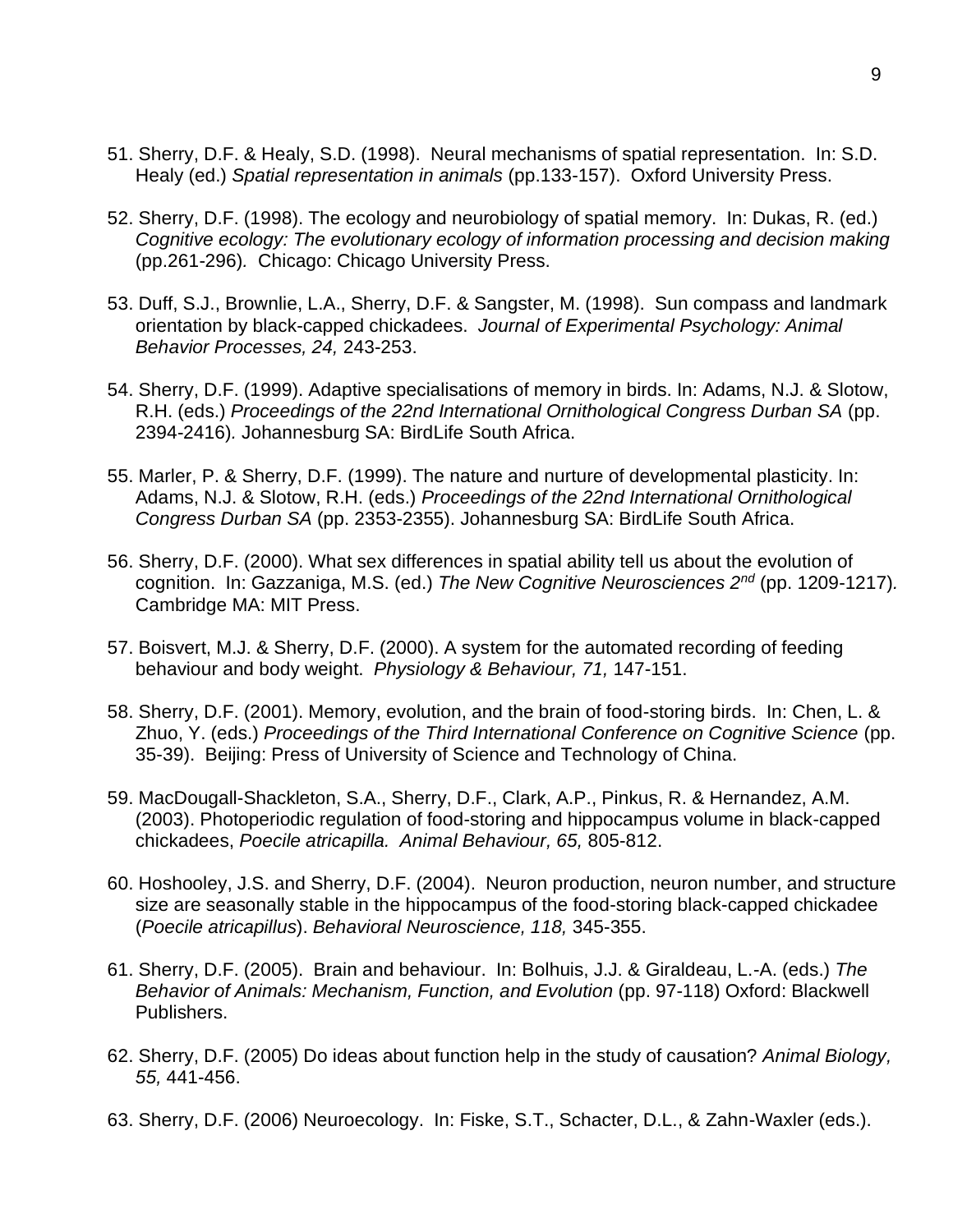*Annual Review of Psychology Vol 57* (pp.167-197) Chippewa Falls WI: Annual Reviews.

- 64. Phillmore, L.S., Hoshooley, J.S., Sherry, D.F. & MacDougall-Shackleton, S.A. (2006). Annual cycle of the black-capped chickadee: seasonality of singing rates and vocal control brain regions. *Journal of Neurobiology, 66,* 1001-1010.
- 65. Boisvert, M.J. & Sherry, D.F. (2006). Interval timing by an invertebrate, the bumble bee *Bombus impatiens. Current Biology, 16,* 1636-1640.
- 66. Sherry, D.F. & Mitchell, J.B. (2007). The neuroethology of foraging. In: Stephens, D.W., Brown, J.S. & Ydenberg, R.C. (eds.) *Foraging* (pp. 61-102) University of Chicago Press.
- 67. Sherry, D.F. & Hoshooley, J.S. (2007). The neurobiology of spatial ability. In: Otter, K. (ed.) *Ecology and Behavior of Chickadees and Tits: An Integrated Approach (pp.9-23) Oxford* University Press*.*
- 68. Sherry, D.F., Pravosudov, V.V., MacDougall-Shackleton, S.A., Hoshooley, J.S., Phillmore, L.S. (2007). Proximate mechanisms in behavior and evolution. In: Otter, K. (ed.) *Ecology and Behavior of Chickadees and Tits: An Integrated Approach* (pp. 71-73) Oxford University Press.
- 69. Hoshooley, J.S. & Sherry, D.F. (2007) Greater hippocampal neuronal recruitment in foodstoring than in non-food-storing birds*. Developmental Neurobiology, 67,* 406-414.
- 70. Hoshooley, J.S., Phillmore, L.S., Sherry, D.F. & MacDougall-Shackleton, S.A. (2007). Annual cycle of the black-capped chickadee: seasonality of food-storing and the hippocampus. *Brain Behaviour and Evolution, 69,* 161-168.
- 71. Boisvert, M.J., Veal, A.J. & Sherry, D.F. (2007) Floral reward production is timed by an insect pollinator. *Proceedings of the Royal Society B, Biological Sciences, 274*, 1831-1837.
- 72. Sherry, D.F. (2009) Do ideas about function help in the study of causation? In: Bolhuis, J.J. and Verhulst, S. (eds.) *Tinbergen's Legacy* (pp. 147-162) Cambridge University Press.
- 73. Sherry, D.F. & Hoshooley, J.S. (2009) The seasonal hippocampus of food-storing birds. *Behavioural Processes*, 80, 334-338.
- 74. Sherry, D. F. (2009). Cognitive development in animals. In: J.A. Hogan & J.J. Bolhuis (Eds.) *Causal Mechanisms of Behavioural Development*. Paperback Edition. (pp. 289-299) Cambridge University Press: Cambridge UK.
- 75. Feeney, M. C., Roberts, W.A. & Sherry, D.F. (2009). Memory for what, where and when in the black-capped chickadee (*Poecile atricapillus). Animal Cognition*, 12, 767-777.
- 76. Sherry, D.F. & Hoshooley, J.S. (2010). Seasonal hippocampal plasticity in food-storing birds. *Philosophical Transactions of the Royal Society. B Biological Sciences, 365,* 933-943.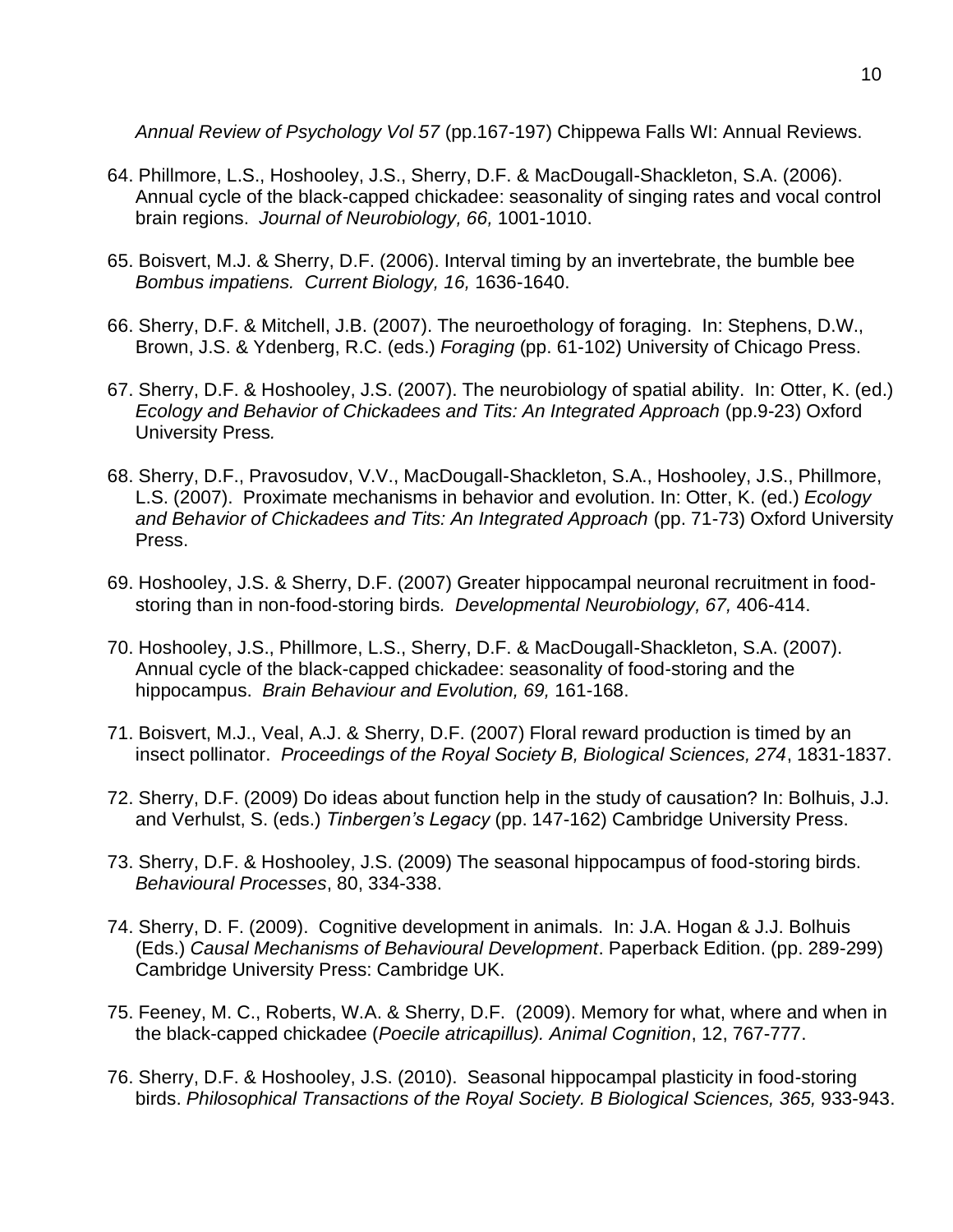- 77. Feeney, M.C., Roberts, W.A. & Sherry, D.F. (2011). Black-capped chickadees (*Poecile atricapillus)* anticipate future outcomes of foraging choices. *Journal of Experimental Psychology: Animal Behavior Processes, 37*, 30-40.
- 78. Feeney, M.C., Roberts, W.A. & Sherry, D.F. (2011). Mechanisms of what-where-when memory in black-capped chickadees (*Poecile atricapillus)*: Do chickadees remember "when"? *Journal of Comparative Psychology, 125*, 308-316.
- 79. Sherry, D.F. (2011) Citation classic: The hippocampus of food-storing birds. *Brain Behavior and Evolution, 78,* 133-135.
- 80. Barrett, M.B. & Sherry, D.F. (2012). Consolidation and reconsolidation of memory in the Black-capped chickadee (*Poecile atricapillus)*. *Behavioral Neuroscience, 126,* 809-819.
- 81. Hall, Z.J., Bauchinger, U., Gerson, A.R., Price, E.R., Langlois, L.A., Boyles, M. Pierce, B. McWilliams, S.R., Sherry, D.F. & MacDougall-Shackleton, S.A. (2014). Site-specific regulation of adult neurogenesis by dietary fatty acid content, vitamin E, and flight exercise in European starlings. *European Journal of Neuroscience*, 39, 875-882*. doi:*10.1111/ejn.12456.
- 82. Strang, C.G. & Sherry, D.F. (2014). Serial reversal learning in bumblebees (*Bombus impatiens). Animal Cognition, 17,* 723-734. doi:10.1007/s100071-013-0704-1.
- 83. Sherry, D.F. (2014). How animal remember places and find their way around. Yasukawa, K. (Ed.) *Animal Behavior Volume 3* (pp 269-287). Praeger: Santa Barbara CA.
- 84. Guigueno, M.F., Snow, D., MacDougall-Shackleton, S., Sherry, D.F. (2014). Female cowbirds have more accurate spatial memory than males. *Biology Letters, 10,* 20140026*,* doi: 10.1098/rsbl.2014.0026
- 85. Hall, Z.J., Delaney, S. & Sherry, D.F. (2014) Inhibition of cell proliferation in Black-capped chickadees suggests a role for neurogenesis in spatial learning. *Developmental Neurobiology*, *74,*1002-1010.
- 86. Sherry, D.F. (2014). Decisions, memory, and the neuroecology of food-storing birds. In: Preston, S.D., Kringelbach, M.L. & Knutson, B. (Eds.) *The Interdisciplinary Science of Consumption* (pp. 111-125) MIT Press: Cambridge MA.
- 87. Sherry, D.F. & Strang, C.G. (2015). Contrasting styles in cognition and behavior in bumblebees and honeybees. *Behavioural Processes*, *117,* 59-69, doi: 10.1016/j/behproc.2014.09.005
- 88. Sherry, D.F. & MacDougall-Shackleton, S.A. (2015). Seasonal change in the avian hippocampus. *Frontiers in Neuroendocrinology, 37,* 158-167.
- 89. Guigueno, M.F., MacDougall-Shackleton, S.M. & Sherry, D.F. (2015). Sex differences in spatial memory in brown-headed cowbirds: males outperform females on a touchscreen task. *PLOS ONE*, 10, e0128302.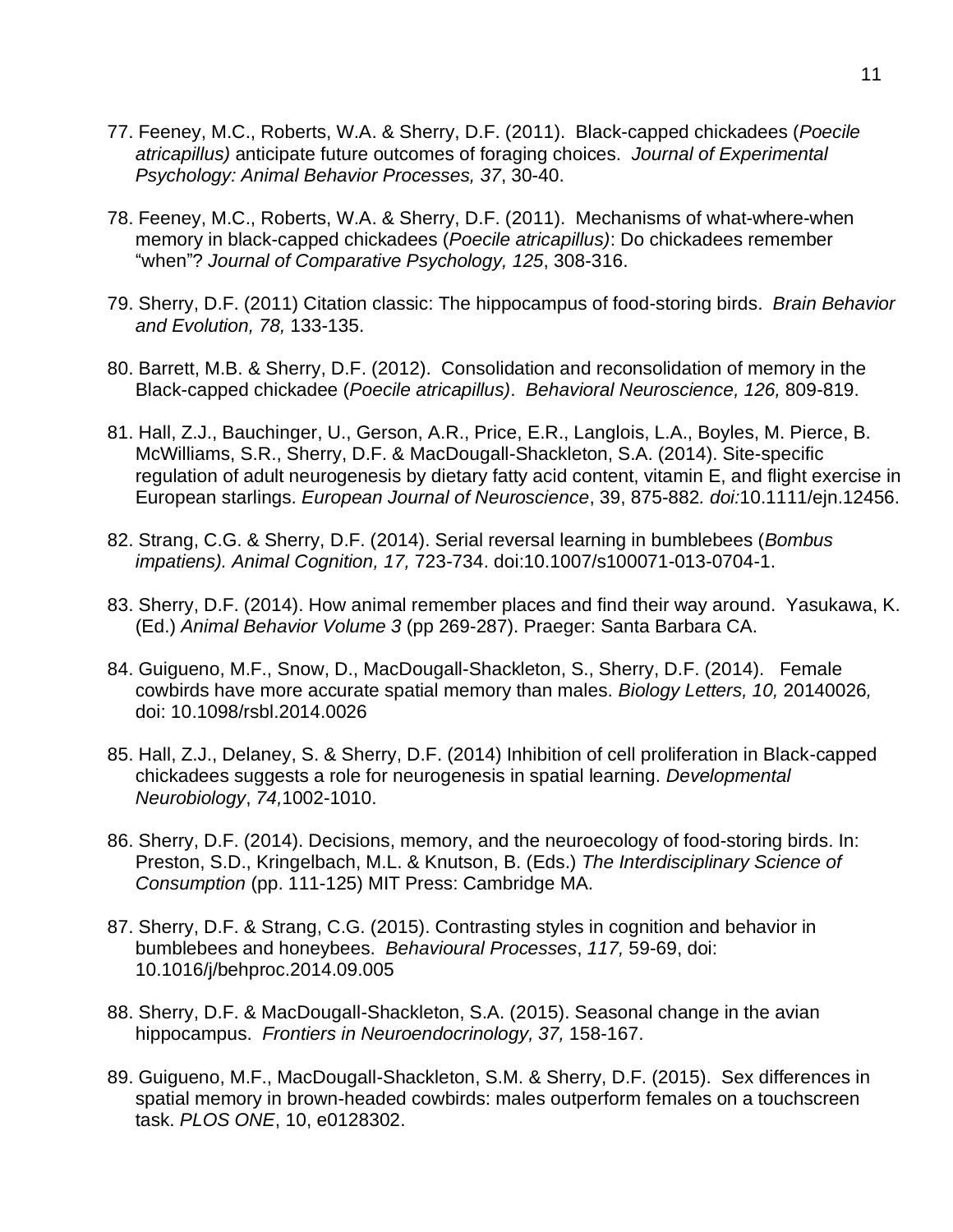- 90. Diniz, C.G., Magalhães, N.G.M., Sousa, A.A., Santos Filho, C., Diniz, D.G., Lima, C.M., Oliveira, M.A., Paulo, D.C., Pereira, P.D.C., Sherry, D.F. & Picanço-Diniz, C.W. (2016). Microglia and neurons in the hippocampus of migratory sandpipers. *Brazilian Journal of Medical and Biological Research, 49,* e5005.
- 91. Diniz, C.G., Magalhães, N.G.M., Diniz, D.G., Pereira, P.D.C., Paulo, D.C., Rendeiro, F.R., Sherry, D.F. & Diniz, C.W.P. (2016) Domestic dogs as nest predators of Wilson's plover (*Charadrius wilsonia*) in northeastern Brazil. *Revista da Biologia, 16*, 24-27.
- 92. Guigueno, M.F., Sherry, D.F. & MacDougall-Shackleton, S.M. (2016). Sex and seasonal differences in neurogenesis and volume of the song-control system are associated with song in brood-parasitic and non-brood-parasitic icterid songbirds. *Developmental Neurobiology, 76,* 1226-1240*.*
- 93. Guigueno, M.F., MacDougall-Shackleton, S.M. & Sherry, D.F. (2016). Sex and seasonal differences in hippocampal volume and neurogenesis in brood-parasitic brown-headed cowbirds (*Molothrus ater*). *Developmental Neurobiology, 76*, 1275-1290*.*
- 94. Grella, S.L., Guigueno, M.F., White, D.J., Sherry, D.F., & Marrone, D.F. (2016). Contextdependent Egr1 expression in the avian hippocampus. *PLOS ONE, 11,* e0164333.
- 95. Sherry, D. F. (2017). Food storing and memory. In: ten Cate, C. & Healy, S.D. (Eds) Avian Cognition (pp. 52-74). Cambridge University Press: Cambridge UK.
- 96. Magalhães, N.G.de M., Diniz, C.G., Diniz, D.G., Henrique, E.P., Corrêa Pereira, P.D., Moraes, I.A.M., de Melo, M.A.D., Sherry, D.F., & Diniz, C.W.P. (2017). Hippocampal neurogenesis and volume in migrating and wintering semipalmated sandpipers (*Calidris pusilla*). *PLOS ONE, 12,* e0179134.
- 97. Sherry, D.F. Grella, S.L., Guigueno, M.F., White, D.J. & Marrone, D.F. (2017). Are there place cells in the avian hippocampus? *Brain Behavior & Evolution, 90,* 73-80.
- 98. Guitar, N.A., Strang, C.G., Course, C.J. & Sherry, D.F. (2017). Chickadees neither win-shift nor win-stay when foraging. *Animal Behaviour, 133*, 73-82*.*
- 99. Guigueno, M.F. & Sherry, D.F. (2017). Hippocampus and spatial memory in brood parasitic cowbirds. In: Soler, M. (Ed.) *Avian brood parasitism: Behaviour, ecology, evolution and coevolution* (pp. 203-217). Springer: Berlin.
- 100. Phelps, J.D., Strang, C.G., Gbylik-Sikorska, M., Sniegocki, T., Posyniak, A. & Sherry, D.F. (2018). Imidacloprid slows the development of preference for rewarding food sources in bumblebees (*Bombus impatiens*). *Ecotoxicology, 27*, 175-187, doi:10.1007/s10646-017- 1883-3*.*
- 101. Carvalho-Paulo, D., Magalhães, N. G. de M., Miranda, D. de A., Diniz, D.G., Henrique, E.P., Moraes, I.A.M., Pereira, P.D.C., de Melo, M.A.D., de Lima, C.M., de Oliveira, M.A.,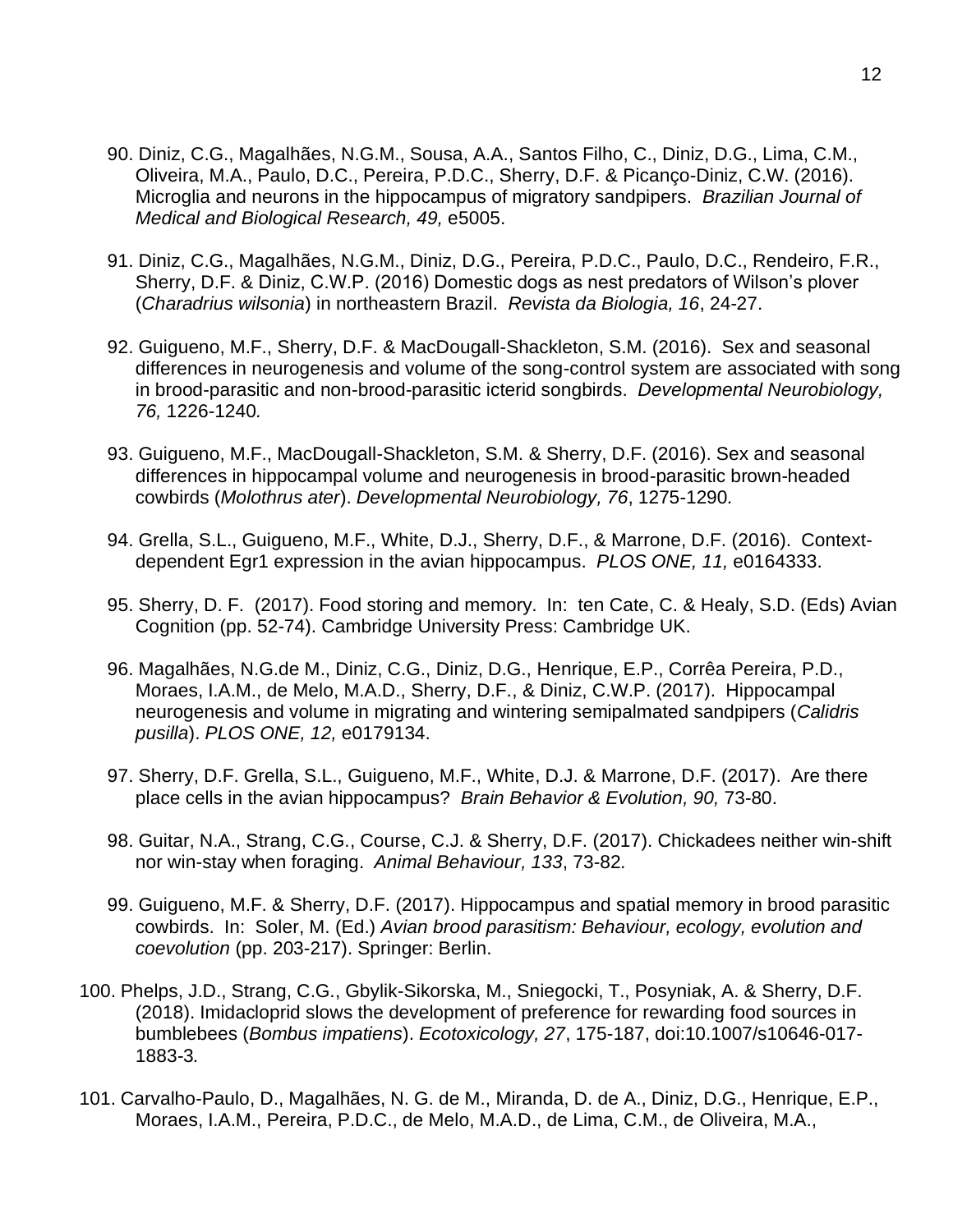Guerreiro-Diniz, C., Sherry, D.F. & Diniz, C.W.P. (2018) Hippocampal astrocytes in migrating and wintering semipalmated sandpiper *Calidris pusilla*. *Frontiers in Neuroanatomy*, *11*, 126*,* doi: 10.3389/fnana.2017.00126.

- 102. Guitar, N.A. & Sherry, D.F. (2018). Decreased neurogenesis increases spatial reversal errors in chickadees (*Poecile atricapillus*). *Developmental Neurobiology, 78*, 1206-1217.
- 103. *S*herry, D.F. & Guigueno, M.F. (2019). Cognition and the brain of brood parasitic cowbirds. *Integrative Zoology, 14*, 145-147*.*
- 104. Martin, R.J. & Sherry, D.F. (2019). Overwinter temperature has no effect on problem solving abilities or responses to novelty in Black-capped chickadees (*Poecile atricapillus*). *Behavioural Processes*, 162, 72-78.
- 105. de Lima, C.M., Pereira, P.D.C., Henrique, E.P., de Oliveira, M.A., Paulo, D.C., de Siqueira, L.S., Miranda, D.A., de Melo, M.A.D., Magalhães, N.G. De M., Sherry, D.F., Diniz, C.W.P. & Diniz, C.G. (2019). Differential change in hippocampal radial astrocytes and neurogenesis in shorebirds with contrasting migratory routes. *Frontiers in Neuroanatomy, 13*, 82*,* doi: 10.3389/fnana.2019.000082
- 106. Martin, R.J., Kruger, M.C., MacDougall-Shackleton, S.A. & Sherry, D.F. (2020). Black-capped chickadees (*Poecile atricapillus*) use temperature as a cue for reproductive timing. *General and Comparative Endocrinology, 287*, 113348, doi:10.1016/j.ygcen.2019.113348
- 107. Phelps, J. D., Strang, C. G., & Sherry, D. F. (2020). Imidacloprid impairs performance on a model flower handling task in bumblebees *(Bombus impatiens). Ecotoxicology, 29,* 359-374. doi:10.1007/s10646-020-02182-8
- 108. Edwards, S.C., Shoot, T.T., Martin, R.J., Sherry, D.F. & Healy, S.D. (2020). It's not all about temperature: breeding success also affects nest design. *Behavioral Ecology, 31,* 1065-1072 doi:10.1093/beheco/araa052
- 109. Henrique, E.P., de Oliveira, M.A., Carvalho Paulo, D., Pereira, P.D.C., Dias, C., de Siqueira, L.S., de Lima, C.M., de Almeida Miranda, D., do Rego, P.S., Araripe, J., de Melo, M.A.D., Diniz, D.G., de Morais Magalhães, N.G., Sherry, D.F., Diniz, C.W.P., Diniz, C.G. (2020). Contrasting migratory journeys and changes in hippocampal astrocyte morphology in shorebirds. *European Journal of Neuroscience* doi: 10.1111/ejn.14781
- 110. Carvalho-Paulo, D., Bento Torres Neto, J., Filho, C. S., de Oliveira, C. G., de Sousa, A. A., dos Reis, R. R., dos Santos, Z. A., de Lima, C. M., de Oliveira, M. A., Said, N. M., Freitas, S. F., Sosthenes, M. C. K., Gomes, G. F., Henrique, E. P., Pereira, P. D. C., de Siqueira, L. S., de Melo, M. A. D., Guerreiro Diniz, C., Magalhães, N. G. d. M., Diniz, J. A. P., Vasconcelos, P. F. d. C., Diniz, D. G., Anthony, D. C., Sherry, D. F., Brites, D. and Picanço Diniz, C. W. (2021). Microglial morphology across distantly related species: phylogenetic, environmental and age influences on microglia reactivity and surveillance states. *Frontiers in Immunology*, *12,* doi: 10.3389/fimmu.2021.683026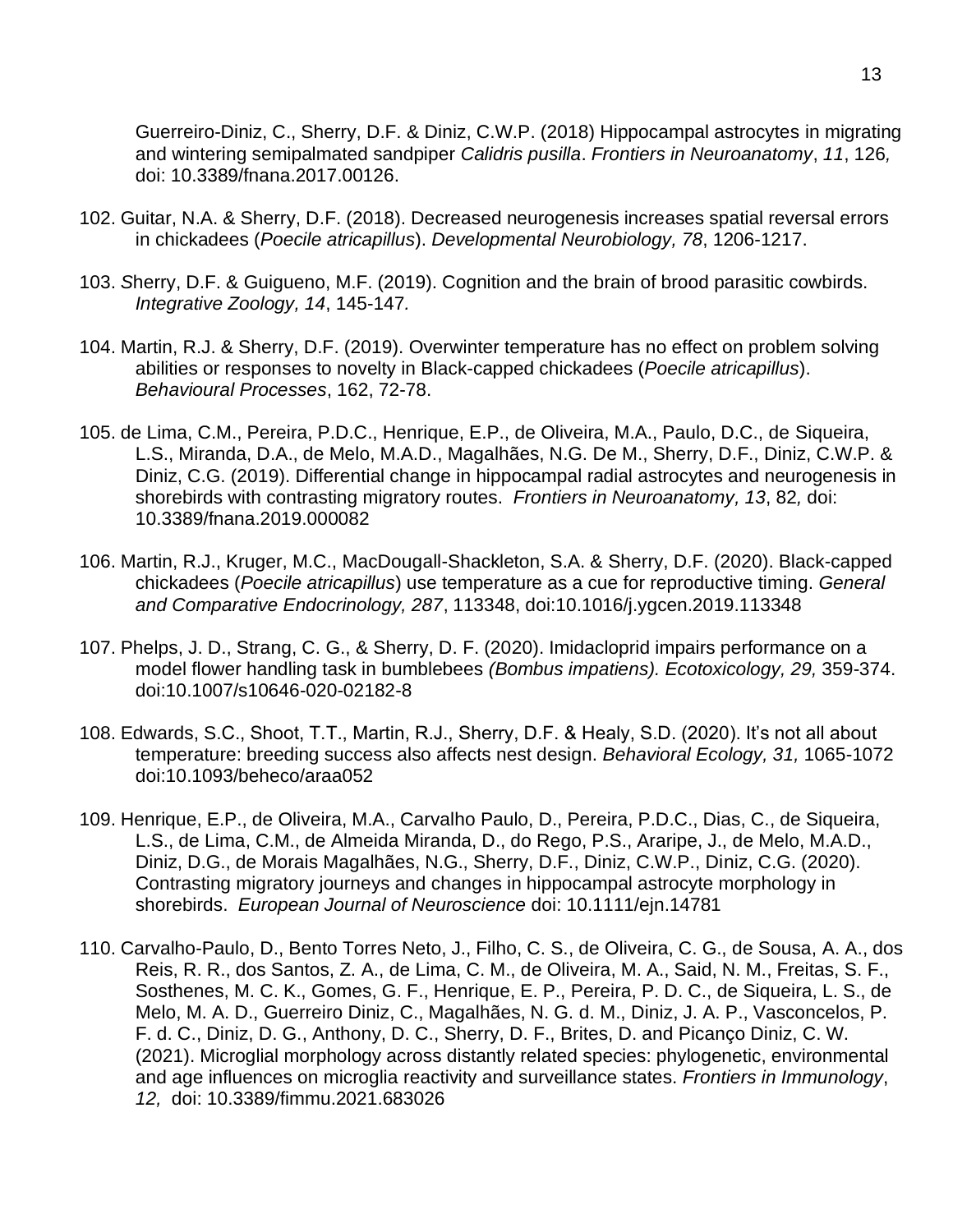- 111. Martin, R.J. & Sherry, D.F. (2021). Canada jays, *Perisoreus canadensis*, use multiple contextdependent cache protection strategies. *Animal Behaviour, 180,* 329-335*.*
- 112. Sherry, D.F. (2021). Brain and behaviour. In: Bolhuis, J.J. & Giraldeau, L.-A. & Hogan, J.A. (eds.) The Behavior of Animals: Mechanism, Function, and Evolution. 2<sup>nd</sup> Ed. (pp. 111-135) Hoboken NJ: Wiley Blackwell.
- 113. Martin, R.J., Martin, G.K., Roberts, W.A. & Sherry, D. F. (2021). No evidence for future planning in Canada jays (*Perisoreus canadensis*). *Biology Letters, 17*, 20210504*.*
- 114. Martin, R. J., Dick, M. F. & Sherry, D. F. (2022). Canada jays (*Perisoreus canadensis*) balance protein and energy targets simultaneously in both consumed and cached food. *Comparative Biochemistry and Physiology A-Molecular & Integrative Physiology, 266*, 111142.
- 115. Martin, R. J., Fuirst M. & Sherry, D. F. (2022). Canada jays (*Perisoreus canadensis*) identity and exploit coniferous cache locations using visual cues. *Ethology*, doi: 10.1111/eth.13273.
- 116. Brown, E.K., Strang, C.G., Sherry, D.F. & Hampton, R.R. (in press). Interaction of memory systems is controlled by context in both food-storing and non-storing birds. *Learning & Behavior.*

### **Book Reviews, Abstracts and Other Publications**

- 1. Sherry, D.F. (1979). Review of *Sociobiology and Behavior* by David Barash. *New Scientist, 82,* 485.
- 2. Sherry, D.F. (1979). Review of *Quantitative Ethology* by Patrick Colgan. *New Scientist, 83*, 210-211.
- 3. Sherry, D.F. (1979). Review of *Adaptation to Thermal Environment* by L.E. Mount, *New Scientist, 84,* 711.
- 4. Sherry, D.F. (1980). Body weight in balance. *New Scientist, 88*, 795-797.
- 5. Sherry, D.F. (1981). Review of *Animal Behavior* by John Alcock. *Journal of Animal Ecology, 50*, 331-332.
- 6. Sherry, D.F. (1981). Hoarding. In D.J. McFarland (Ed.), *Oxford Companion to Animal Behaviour,* (pp. 272 -273). Oxford University Press: Oxford.
- 7. Sherry, D.F. (1981). Incubation. In D.J. McFarland (Ed.), *Oxford Companion to Animal Behaviour,* (pp. 305-308). Oxford University Press: Oxford.
- 8. Sherry, D.F. (1984). Not cricket. (letter) *New Scientist*, *101*, 47.
- 9. Sherry, D.F. (1986). Finding food. In P.J.B. Slater (Ed.), *The Collins Encyclopedia of Animal Behaviour*, (pp. 14-18). Collins: London.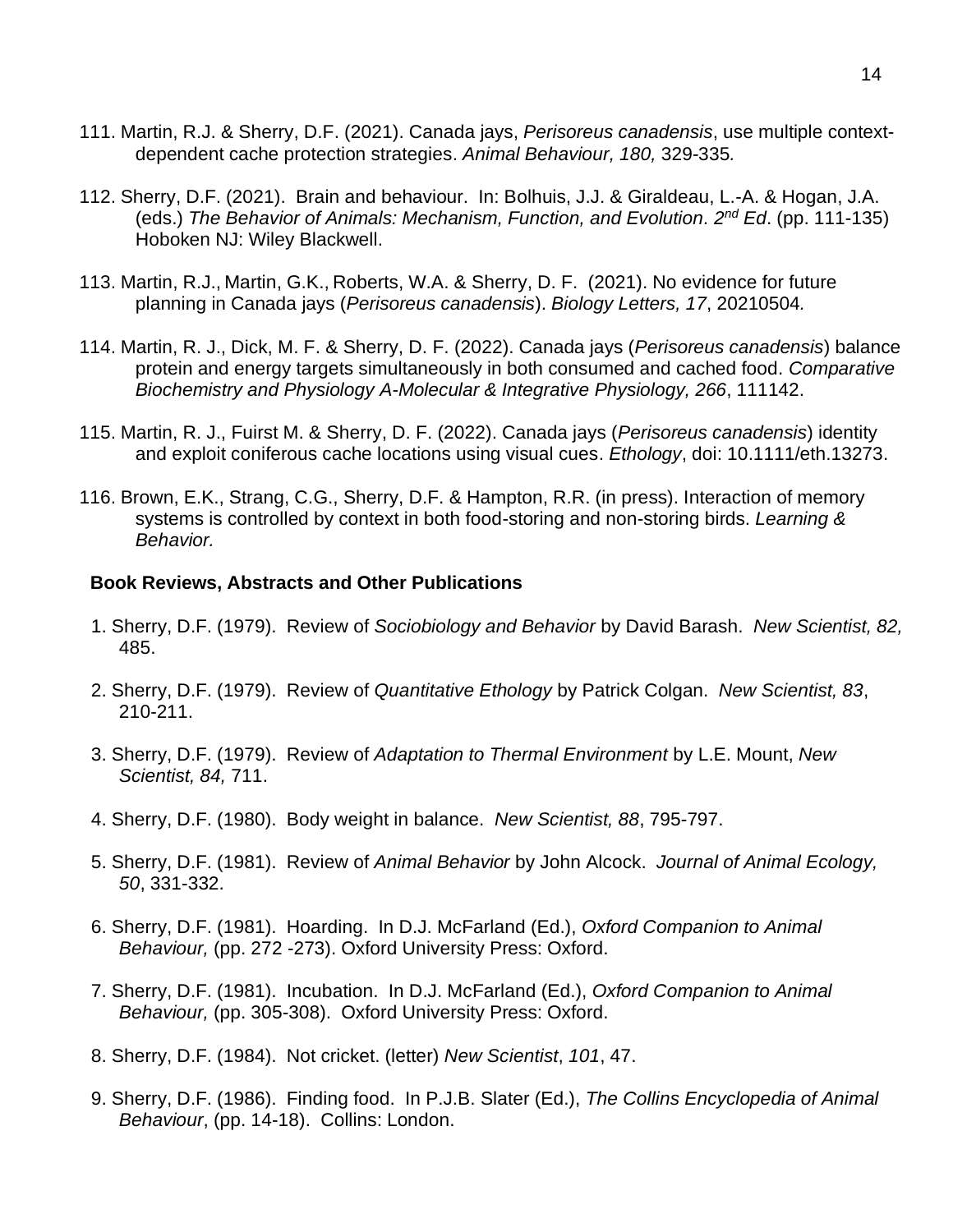- 10. Sherry, D.F., Vaccarino, A.L., Buckenham, K. & Herz, R. (1988). Hippocampal volume in food-storing birds. *Society for Neuroscience Abstracts, 14,* Part 1, 235.
- 11. Sherry, D.F. (1989). Review of *Foraging Theory* by D.W. Stephens and J.R. Krebs, *Contemporary Psychology, 34*, 131-132.
- 12. Sherry, D.F. (March 22, 1989). Rushton research evidence does not support his race conclusions. *The Newspaper*, (University of Toronto), p.6
- 13. Sherry, D.F. (1989). Memory and the brain in food-storing birds. *Long Point Bird Observatory Newsletter. 21* (1) 18-19.
- 14. Jacobs, L.F., Gaulin, S.J.C., Sherry, D.F. & Hoffman, G.E. (1990). Sex-specific patterns of spatial behavior predict hippocampal size in wild rodents. *Society for Neuroscience Abstracts, 16*, Part 2, 1248.
- 15. Sherry, D.F. (1990). Storage ecology [Review of *Food Hoarding in Animals* by Stephen B. Vander Wall]. *Science, 250*, 1602-1603.
- 16. Sherry, D.F., & Vaccarino, A.L. (1991). Hippocampus and memory for food caches in black-capped chickadees. In: Pinel, J.P.J. (Ed.) *Current Research in Biopsychology* (pp.176-186), Allyn & Bacon: Boston. Reprint of *Behavioral Neuroscience*, 1989, *103,* 308-318.
- 17. Rice, H.N. & Sherry, D.F. (1992). Effects on simple association and spatial memory of neurotoxin lesions to the avian hippocampus. *Society for Neuroscience Abstracts, 18,* Part 2, 1425.
- 18. Sherry, D.F. (1992). Konrad Lorenz. In L.R. Squire (Ed.) *Encyclopedia of Learning and Memory.* (pp.163-166), Macmillan: New York.
- 19. Sherry, D.F. (1992). Evolution of learning. In L.R. Squire (Ed.) *Encyclopedia of Learning and Memory.* (pp.372-373), Macmillan: New York.
- 20. Duff, S.J. & D.F. Sherry (1994). Sun compass orientation in the food-finding behaviour of the black-capped chickadee. *Society for Neuroscience Abstracts, 20,* Part 2, 1013.
- 21. Petersen, K., Sherry, D.F. & Hampson, E. (1994). Sex differences in spatial memory and hippocampal size do not occur in food-storing black-capped chickadees. *Society for Neuroscience Abstracts, 20*, Part 2, 1013.
- 22. Sherry, D.F. (1994). Site recognition by food-storing black-capped chickadees. *Journal für Ornithologie, 135,* 94 (Abstract).
- 23. Petersen, K. & Sherry, D.F. (1995). Seasonal differences in food-storing, but not spatial memory or hippocampal size in white-breasted nuthatches. *Society for Neuroscience Abstracts, 21*, Part 3, 1943.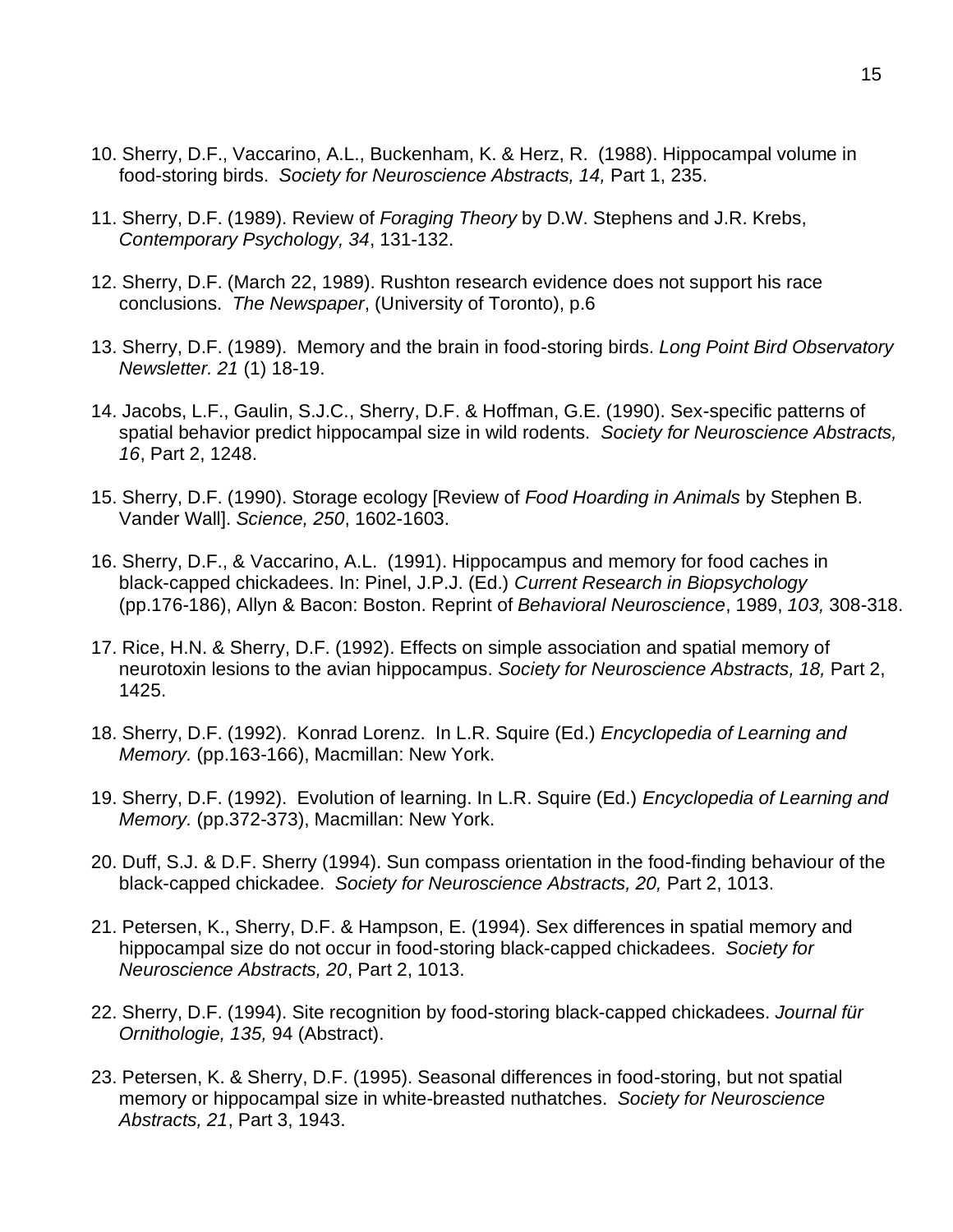- 24. Sherry, D.F. (1995) Review of *The Neuroscience of Animal Intelligence* by E.M. Macphail. *Quarterly Journal of Experimental Psychology, 48B*, 379-380.
- 25. Marler, P.R. and Sherry, D.F. (1998) Instincts to learn: Innate predispositions in behavioural development. *Ostrich, 69*, 123 (Abstract).
- 26. Sherry, D.F. (1998) Multiple memory systems and avian cognition. *Ostrich, 69*, 125 (Abstract).
- 27. Boisvert, M.J. & Sherry, D.F. (1999) Winter energetics in black-capped chickadees: Automated recording of feeding, food-caching, and body weight. *Animal Behaviour Society, Bucknell University (*Abstract).
- 28. Gordon, A. & Sherry, D.F. (1999) Effects of a perceived predation risk on chickadee body weight and food caching. *Animal Behaviour Society, Bucknell University (*Abstract).
- 29. Sherry, D.F., Baxter, B., Johnston, K. & Hinson, R.E. (1999) Social learning by black-capped chickadees *Animal Behaviour Society, Bucknell University* (Abstract).
- 30. Sherry, D.F., Vine, S. & Swartzman, L. (2000) The post-reproductive lifespan of female primates *Animal Behaviour Society, Atlanta GA* (Abstract).
- 31. McKay, J., Sherry, D.F. & Ivy, G.O. (2000) Seasonal cell birth in the hippocampus of a foodstoring bird. *Southern Ontario Neuroscience Association 20th Annual Meeting , London ON* (Abstract).
- 32. Sherry, D.F. (2000) The mind by moonlight. Review of *The Mating Mind: How Sexual Choice Shaped the Evolution of Human Nature* by G.F. Miller. *Cerebrum 2,* 132-141.
- 33. McKay, J.S., Sherry, D.F. & Ivy, G.O. (2000) Seasonal cell birth in the hippocampus of a foodstoring bird. *International Behavioural Neuroscience Society*, *Cancun Mexico.* (Abstract)
- 34. MacDougall-Shackleton, S.A., Sherry, D.F., Clark, A., Pinkus, R. & Hernandez, A. (2001) Photoperiodic regulation of food-storing and hippocampus volume in black-capped chickadees (*Poecile atricapillus*). *Animal Behaviour Society, Corvallis OR* (Abstract).
- 35. Sherry, D.F. (2001) Review of *Cuckoos, Cowbirds, and Other Cheats*. by N. B. Davies. *Ethology 107:* 85-88.
- 36. McKay, J.S., Sherry, D.F. & Ivy, G.O. (2001). Seasonal cell birth in the hippocampus of a food-storing bird. *Society for Neuroscience Abstracts, 27*, Program No. 535.3.
- 37. Hoshooley, J.S. & Sherry, D.F. (2002) Stable fall and winter neurogenesis, apoptosis, and neuron number in the hippocampus of food-storing black-capped chickadees. *Society for Neuroscience Abstracts, 28*, Program No. 478.8.
- 38. Boisvert, M., Gegear, R., Sherry, D. and Laverty, T. (2003) Patch choice by bumble bees with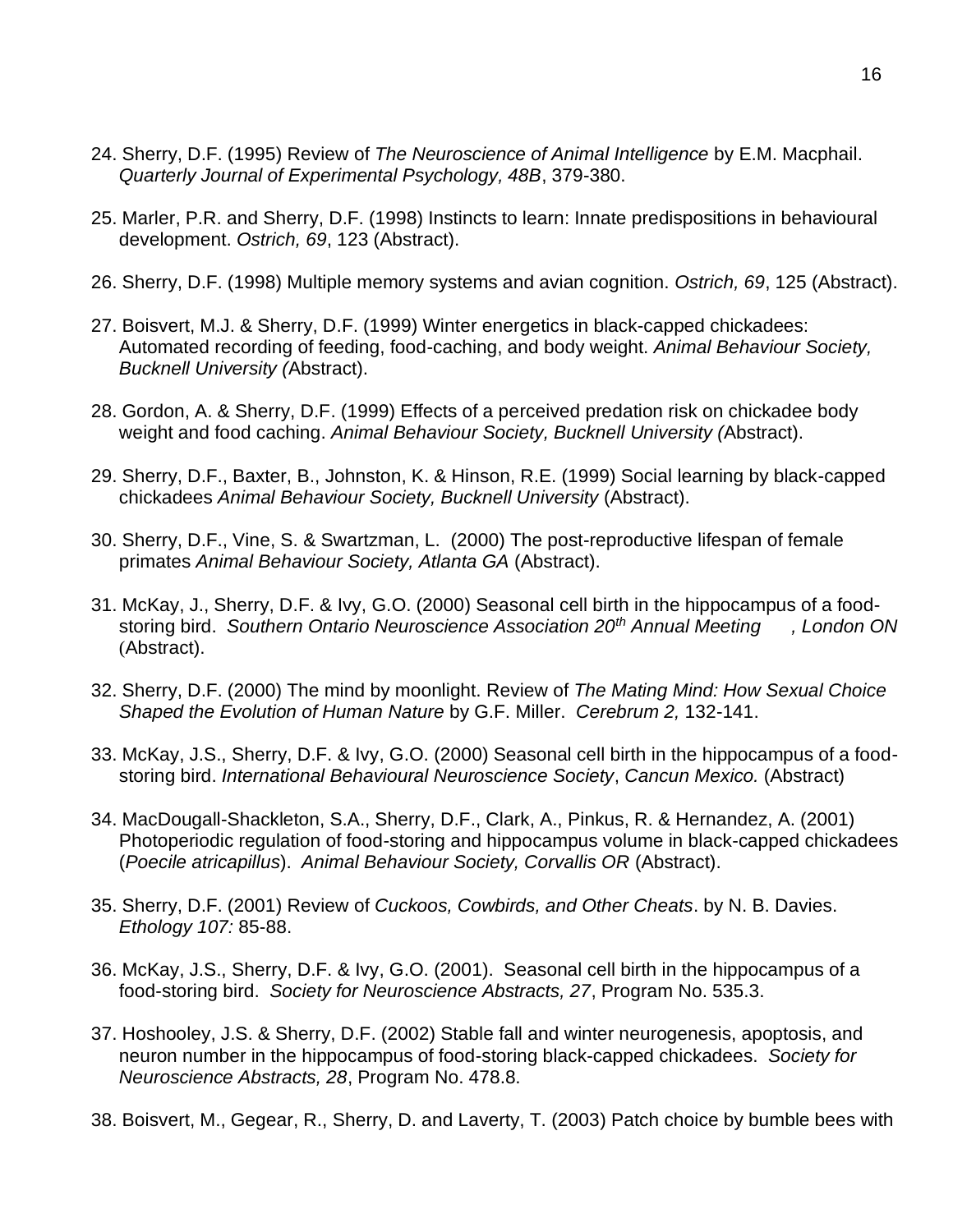temporal patterns of patch availability. *13th Annual Meeting Canadian Society for Brain, Behaviour and Cognitive Science*, *McMaster University, Hamilton ON* (Abstract).

- 39. Szekeres, B.A. and Sherry, D.F. (2003). Spatial orientation and landmark use in black-capped chickadees. *10th Annual International Conference on Comparative Cognition, Melbourne Beach FL* Program No. 71-5 (Abstract).
- 40. Sherry, D.F. (2003). Konrad Lorenz. In: Byrne, J.H., Eichenbaum, H., Roediger, H.L. & Thompson, R.F. (eds.) *Learning and Memory 2nd Ed.* (pp. 355-356). New York: Macmillan.
- 41. Sherry, D.F. (2003). Evolution of learning. In: Byrne, J.H., Eichenbaum, H., Roediger, H.L. & Thompson, R.F. (eds.) *Learning and Memory 2nd Ed.* (pp. 137-140). New York: Macmillan.
- 42. Lattanzio, S. B. & D. F. Sherry (2003) Do sex differences in ecology and neuroanatomy predict sex differences in memory in the brood-parasitic brown-headed cowbird (Molothrus ater)? *Society for Neuroscience Abstracts,* Program No. 115.9.
- 43. Hoshooley, J.S. & Sherry, D.F. (2003) The role of caching experience in survival of new neurons in the hippocampus of adult food-storing black-capped chickadees. *Society for Neuroscience Abstracts*, Program No. 720.21.
- 44. Lattanzio, S.B., Hoshooley, J.S. & Sherry, D.F. (2004) Do the greater spatial memory demands of brood parasitism in the female brown-headed cowbird (Molothrus ater) correspond to higher rates of hippocampal neuron recruitment? *Society for Neuroscience Abstracts*, Program No. 554.19.
- 45. Boisvert, M.J. & Sherry, D.F. (2004). Interval timing behaviour in bumblebees *Bombus impatiens*. *Ontario Ecology and Ethology Colloquium*, May 10 -12 2004, University of Toronto.
- 46. Sherry, D.F. (2004). Asking how? versus asking why? Review of *Why Men Won't Ask for Directions* by R.C. Francis. *Cerebrum 6,* 89 -98.
- 47. Phillmore, L., Hoshooley, J.S., Sherry, D.F. & Macdougall-Shackleton, S. (2005) Seasonal plasticity of the brain and behaviour in black-capped chickadees. *15th Annual Conference Canadian Society for Brain Behaviour and Cognitive Science. Université de Montréal, Montréal, Québec* (Abstract).
- 48. Boisvert, M.J. & Sherry, D.F. (2005). Interval timing in an invertebrate. *12th International Conference on Comparative Cognition. Melbourne FL* (Abstract).
- 49. Phillmore, L.S., Hoshooley, J.S., Sherry, D.F. & MacDougall-Shackleton, S.A. (2005). Neuronal recruitment to the hippocampus changes seasonally but hippocampal volume does not in food-storing black-capped chickadees. *Society for Neuroscience Abstracts*, Program No. 780.15.
- 50. Hoshooley, J.S. & Sherry, D.F. (2005). Specialization of adult hippocampal neurogenesis in food-storing black-capped chickadees. *Society for Neuroscience Abstracts*, Program No.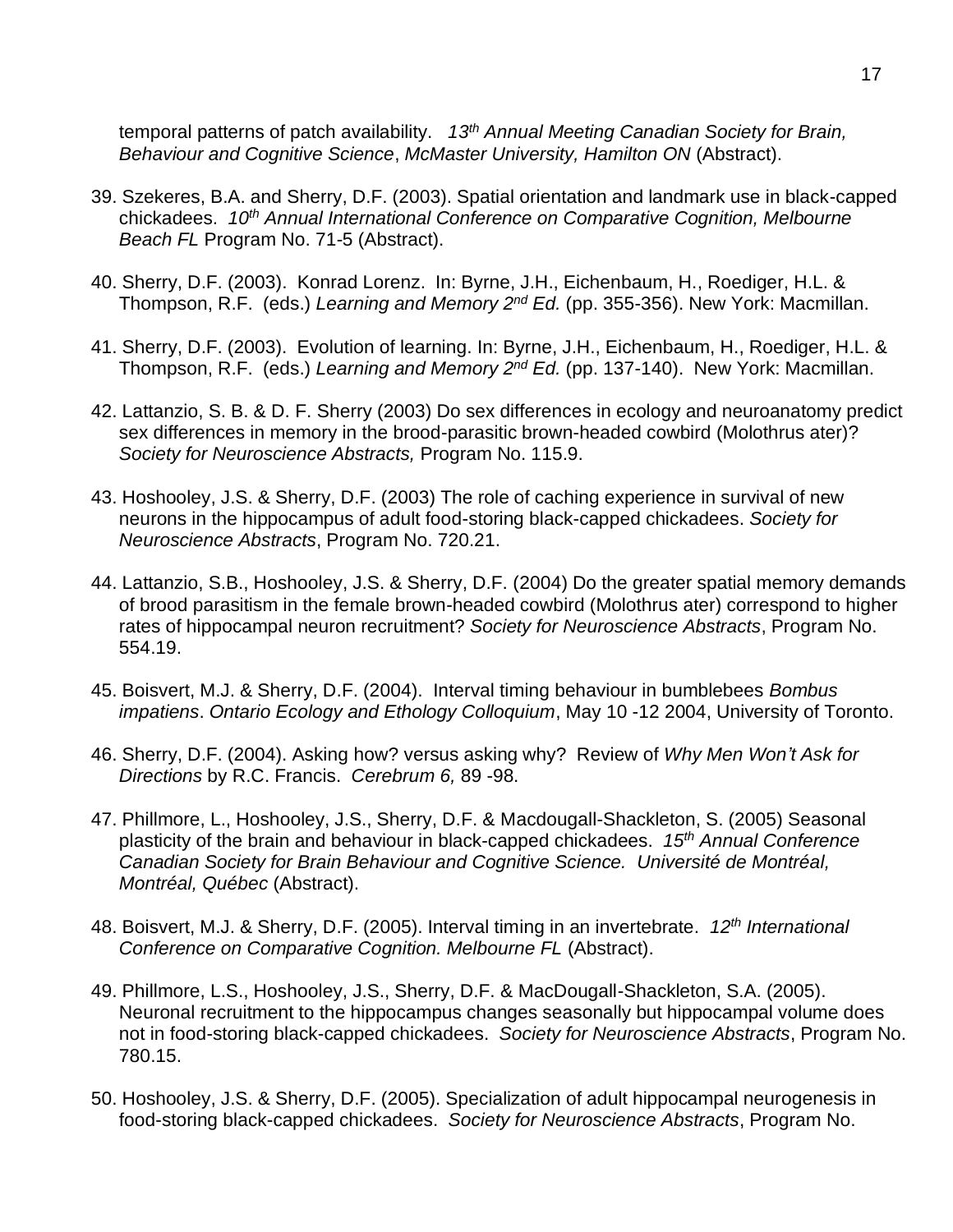780.16.

- *51.* Boisvert, M.J. & Sherry, D.F. (2006) Bumble bees (*Bombus impatiens*) can estimate multiple durations in concurrent fashion. *Ontario Ecology and Ethology Colloquium*. *Brock University, St Catharines ON.*
- 52. Veal, A., Boisvert, M.J. & Sherry, D.F. (2006) Interval timing by foraging bumble bees. *Ontario Ecology and Ethology Colloquium. Brock University, St Catharines ON*.
- 53. Boisvert, M.J. & Sherry, D.F. (2006) Multiple interval timing by an invertebrate, the bumble bee: Performance on mixed FI schedules. *16th Annual Conference Canadian Society for Brain Behaviour and Cognitive Science University of Saskatchewan, Saskatoon SK.*
- *54.* Boisvert, M.J., Veal, A. & Sherry, D.F. (2006) Interval timing by foraging bumble bees: Anticipating floral reward production. *16th Annual Conference Canadian Society for Brain Behaviour and Cognitive Science University of Saskatchewan, Saskatoon SK.*
- 55. Boisvert, M.J. Veal, A.J. & Sherry, D.F. (2007) Interval timing by bumble bees. *17th Annual Meeting Canadian Society for Brain, Behaviour and Cognitive Science University of Victoria, Victoria BC*.
- 56. Hoshooley, J.S. & Sherry, D.F. (2007) Seasonal variation in hippocampal neuron recruitment in the food-storing black-capped chickadee. *Canadian Association for Neuroscience Meeting, Toronto ON* Program No. 73 D123.
- 57. Sherry, D.F. & Hoshooley, J.S. (2008) The seasonal hippocampus of black-capped chickadees. *18th Annual Meeting. Canadian Society for Brain Behaviour and Cognitive Science. University of Western Ontario, London, ON.* Abstract 31.
- 58. Feeney, M., Roberts, W., & Sherry, D. F. (2008). Testing for episodic-like memory in the black-capped chickadee. *18th Annual Meeting. Canadian Society for Brain Behaviour and Cognitive Scienc*e*. University of Western Ontario, London, ON.* Abstract 259.
- 59. Sherry, D. F. (2008). Social learning: Nectar robbing spreads socially in bumble bees. *Current Biology, 18,* R608-R610.
- 60. Hernandez, A.M., MacDougall-Shackleton, S.A. & Sherry, D.F. (2009) ZENK induction in medial hippocampus correlates with accuracy of cache recovery after 1 day but not longer retention intervals in black-capped chickadees (*Poecile atricapillus*). *Integrative Biology of Scatter Hoarding: Ecology, Psychology and Neuroscience,* Cornell University, Ithaca NY.
- 61. Feeney, M.C., Sherry, D.F. & Roberts, W.A. (2009) Searching for episodic-like memory in black-capped chickadees. *Integrative Biology of Scatter Hoarding: Ecology, Psychology and Neuroscience,* Cornell University, Ithaca NY.
- 62. Sherry, D. F. (2010) Decisions, memory, and neural adaptation in food-storing birds. *Conference on the Interdisciplinary Science of Consumption.* University of Michigan, Ann Arbor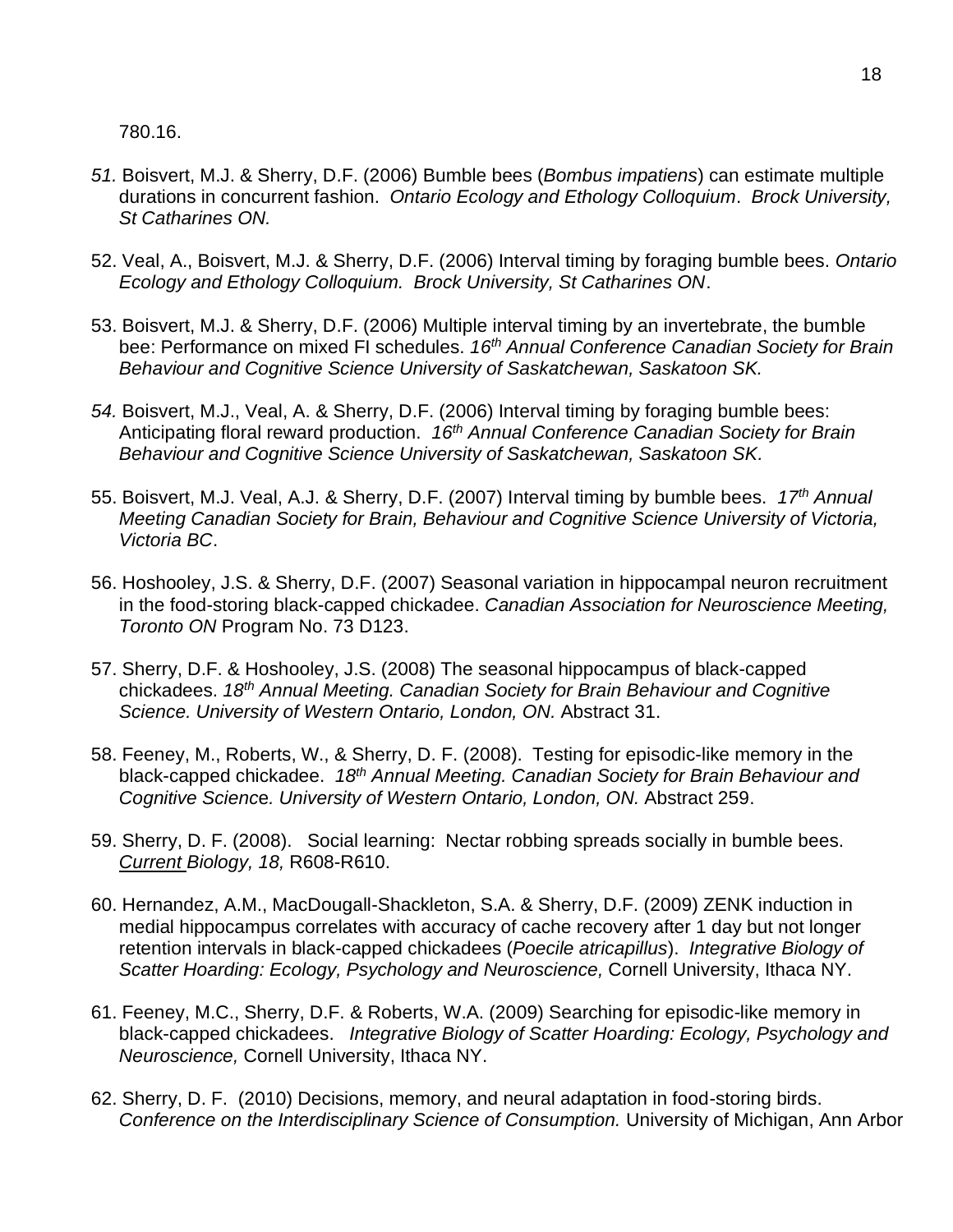MI

- 63. Feeney, M. C., Roberts, W. A., & Sherry, D. F. (2010) Future anticipation in black-capped chickadees. *17th International Conference on Comparative Cognition*. Melbourne Beach FL.
- 64. Strang, C.G. & Sherry, D.F. (2011) Serial reversal learning in bumble bees. *18 th International Conference on Comparative Cognition*. Melbourne Beach FL.
- 65. Feeney, M.C., Sherry, D.F. and Roberts, W.A. (2011) How do chickadees remember when? *18 th International Conference on Comparative Cognition*. Melbourne Beach FL.
- 66. Strang, C.G. & Sherry, D.F. (2011). Learning flexibility in bumblebees. *Association for the Study of Animal Behaviour Summer Conference 2011.* St. Andrew's, Scotland.
- 67. Barrett, M.C. & Sherry, D.F. (2011) Memory reconsolidation in the black-capped chickadee. *41st Annual Meeting Society for Neuroscience, Washington DC.*
- 68. Wiechers, A.A. & Sherry, D.F. (2011) Doublecortin labelling of seasonal hippocampal neurogenesis in food-storing black-capped chickadees. *41st Annual Meeting Society for Neuroscience, Washington DC.*
- 69. Strang, C.G. & Sherry, D. F. (2012). Behavioural flexibility in bumblebee (*Bombus impatiens*) reversal learning and the mushroom bodies. *Ontario Ecology, Ethology, and Evolution Colloquium, McMaster University, Hamilton, ON* May 2012.
- 70. Strang, C.G. & Sherry, D.F. (2012) Visual attention and the mushroom bodies in bumblebees, B*ombus impatiens. 8 th Federation of European Neuroscience Societies Forum*, Barcelona, Spain, July 2012.
- *71.* Guigueno, M.F., MacDougall-Shackleton, S. & Sherry, D.F. (2012) Sex differences in spatial cognition in brown-headed cowbirds (*Molothrus ater). North American Ornithological Conference,* Vancouver BC August 2012
- *72.* Strang, C.G., Ngo, A.P. & Sherry, D.F. (2012). The effects of maturation and foraging experience on behavioural flexibility and the mushroom bodies of bumblebees (*Bombus impatiens*). *42nd Annual Meeting of the Society for Neuroscience*, New Orleans LA October 2012.
- *73.* Sherry, D.F. & Barrett, M.C. (2013) Hippocampal connectivity and the consolidation of longterm memory in chickadees. *Integrative Biology of Scatter Hoarding: Ecology, Psychology and Neuroscience.* Newcastle University, Newcastle UK August 2013*.*
- *74.* Sherry, D.F. & Barrett, M.C. (2013) Consolidation and reconsolidation of memory for cache sites in Black-capped chickadees. *Behaviour 2013,* Newcastle UK August 2013*.*
- *75.* Strang, C.G. & Sherry, D.F. (2013) Spatial cognition in horses. *Behaviour 2013,* Newcastle UK August 2013*.*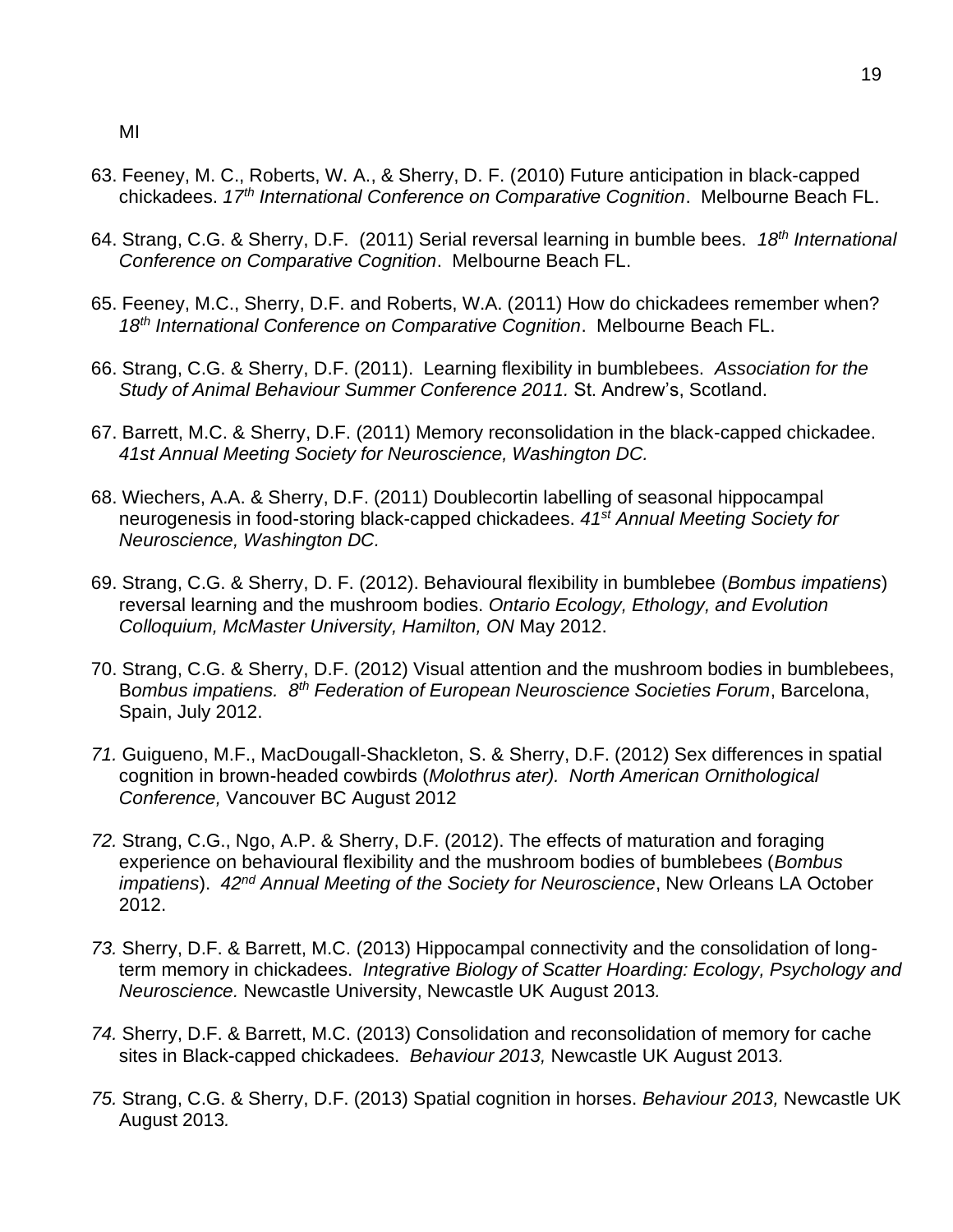- *76.* Guigueno, M.F., MacDougall-Shackleton, S. & Sherry, D.F. (2013) Memory in an avian broodparasite: Testing the adaptive specialization hypothesis. *Behaviour 2013,* Newcastle UK August 2013
- *77.* Piraino, A., MacDougall-Shackleton, S. & Sherry, D.F. (2013). Diffusion tensor imaging of the song control system: Examining sex differences in adult zebra finches. *43rd Annual Meeting of the Society for Neuroscience,* San Diego CA November 2013.
- 78. Sherry, D.F., Hall, Z.J. & Delaney, S. (2014) Reduced adult neurogenesis impairs spatial learning in black-capped chickadees. *21st International Conference on Comparative Cognition,*  Melbourne Beach FL March 2014.
- 79. Strang, C.G. & Sherry, D.F. (2014) Spatial working memory in horses. *21st International Conference on Comparative Cognition,* Melbourne Beach FL March 2014.
- 80. Piraino, A., Sherry, D.F. & MacDougall-Shackleton, S.A. (2014) Sex differences in myelination of the song control system. *34th Meeting of the Southern Ontario Neuroscience Association (SONA) Western University,* London ON May 2014.
- 81. Strang, C. G., & Sherry, D. F. (2014) Problem solving in bumblebees. *Ontario Ecology, Ethology, and Evolution Colloquium,* Guelph, ON *May 2014*.
- *82.* Sherry, D.F. (2014) Seasonal change in the avian brain: energy, trade-offs, and remodelling. *26th International Ornithological Congress,* Tokyo, Japan August 2014.
- 83. Guigueno, M.F., MacDougall-Shackleton, S.A., Sherry, D.F. (2014) Sex and seasonal differences in cognition in Brown-headed cowbirds (*Molothrus ater). 26th International Ornithological Congress,* Tokyo, Japan August 2014.
- 84. Sherry, D.F. (2015) Are there sex differences in memory in brown-headed cowbirds? XXXVIIth Winter Animal Behavior Conference, Steamboat Springs CO January 2015
- 85. Strang, C. & Sherry, D.F. (2015) Flexible problem solving by bumblebees. 22<sup>nd</sup> Conference on Comparative Cognition, Melbourne Beach FL April 2015
- 86. Sherry, D.F. (2015) Sex differences in memory in brown-headed cowbirds. 22<sup>nd</sup> Conference on Comparative Cognition, Melbourne Beach FL April 2015
- 87. Grella, S.L. Guigueno, M.F., White, D.J., Sherry, D.F. & Marrone, D.F. (2015). Contextually mediated ZENK expression in the hippocampal formation of the male brown-headed cowbird (*Molothrus ater*). Meeting of Southern Ontario Neuroscience Association McMaster University, Hamilton ON Canada. May 2015
- 88. Sherry, D.F. (2015) Sex differences in spatial cognition in brood-parasitic cowbirds: A case study in neuroecology. Brain and Behavior Symposium, Institute of Advanced Studies, University of São Paulo, São Paulo Brazil June 2015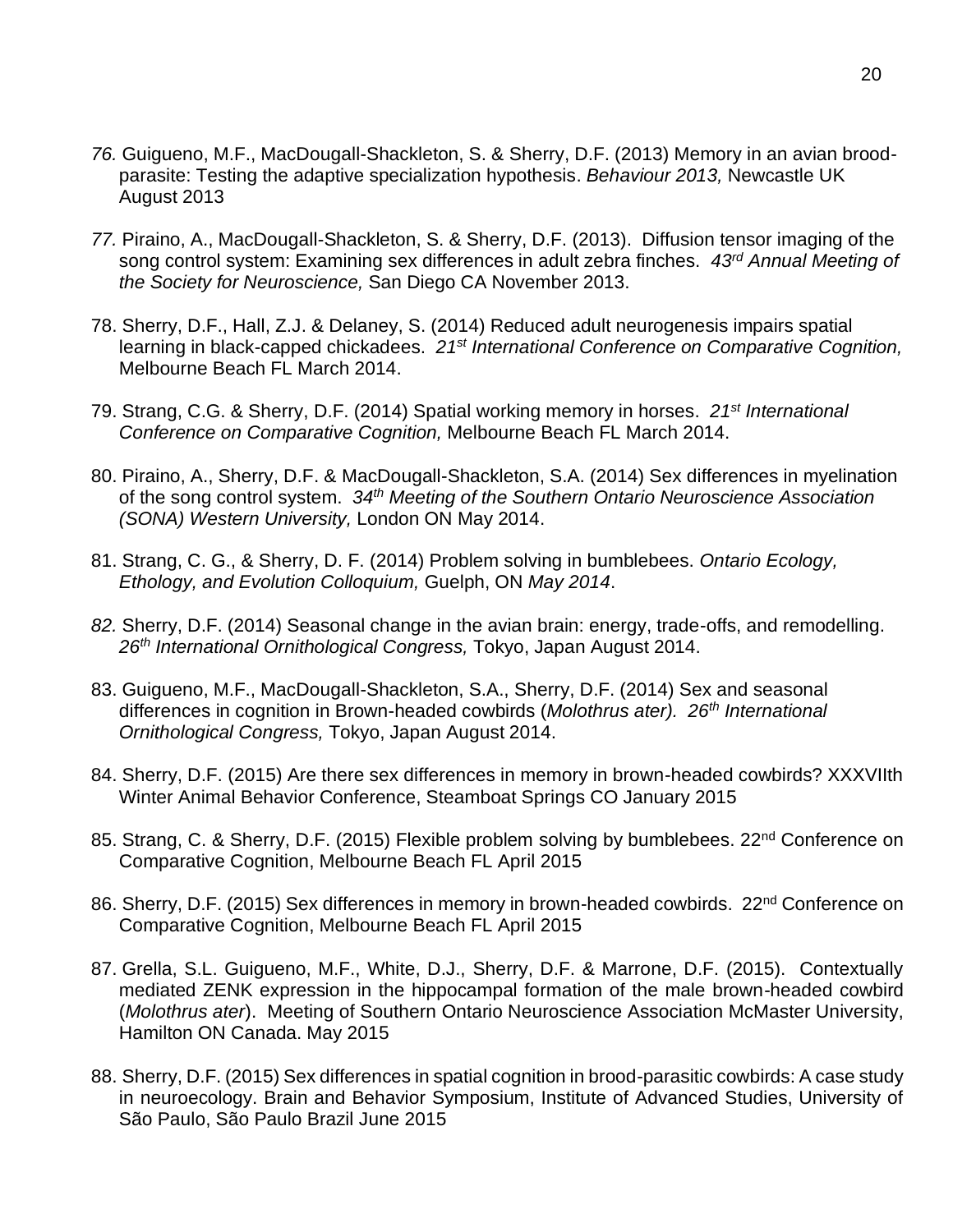- 89. Grella, S.L. Guigueno, M.F., White, D.J., Sherry, D.F. & Marrone, D.F. (2015). Contextually mediated ZENK expression in the hippocampal formation of the male brown-headed cowbird (*Molothrus ater*). 45th Meeting of the Society for Neuroscience, Chicago IL October 2015
- 90. Guitar, N.A. & Sherry, D.F. (2016). Adult hippocampal neurogenesis aids pattern separation in black-capped chickadees. *23rd International Conference on Comparative Cognition, Melbourne Beach FL* April 2016.
- 91. Sherry, D.F. (2016). Learning for brood parasites. *23rd International Conference on Comparative Cognition, Melbourne Beach FL* April 2016.
- 92. Strang, C.G. & Sherry, D.F. (2016). Mechanisms of learning in flower handling by bumble bees (*Bombus impatiens). 23rd International Conference on Comparative Cognition, Melbourne Beach FL* April 2016.
- 93. Course, C.J., Guitar, N.A., Strang, C.G. & Sherry, D.F. (2016). Black-capped chickadees do not flexibly employ win-shift or win-stay foraging strategies in a spatial working memory task. *23rd International Conference on Comparative Cognition, Melbourne Beach FL* April 2016.
- 94. Guigueno, M.F., MacDougall-Shackleton, S.M. & Sherry, D.F. (2016), Sex and seasonal differences in hippocampal volume and neurogenesis in brood-parasitic brown-headed cowbirds. *Annual Meeting of the Canadian Society of Zoologists, Western University London ON* May 2016.
- 95. (2017). Cryoloops in an avian species: a method to reversibly deactivate the hippocampus. *24th International Conference on Comparative Cognition, Melbourne Beach FL* April 2017.
- 96. Course, C. & Sherry, D.F. (2017). Radiotracking the general movement and flock structure of black-capped chickadees in winter. *24th International Conference on Comparative Cognition, Melbourne Beach FL* April 2017.
- 97. Phelps, J., Strang, C., Gbylik-Sikorska, M. & Sherry, D.F. (2017). Imidacloprid slows the development of preference for rewarding food sources in bumblebees (*Bombus impatiens). 24th International Conference on Comparative Cognition, Melbourne Beach FL* April 2017.
- 98. Brown, E.K., Sherry, D.F. & Hampton, R.R. (2017). Automated memory testing of winter flocks of birds in semi-natural conditions. *24th International Conference on Comparative Cognition, Melbourne Beach FL* April 2017.
- 99. Shoot, T.T., Martin, R.J. & Sherry, D.F. (2017). The role of temperature in zebra finch nest construction. *24th International Conference on Comparative Cognition, Melbourne Beach FL*  April 2017.
- 100. Strang, C.G. & Sherry, D.F. (2017). Behavioural flexibility by bumblebees on a foraging task. *24th International Conference on Comparative Cognition, Melbourne Beach FL* April 2017.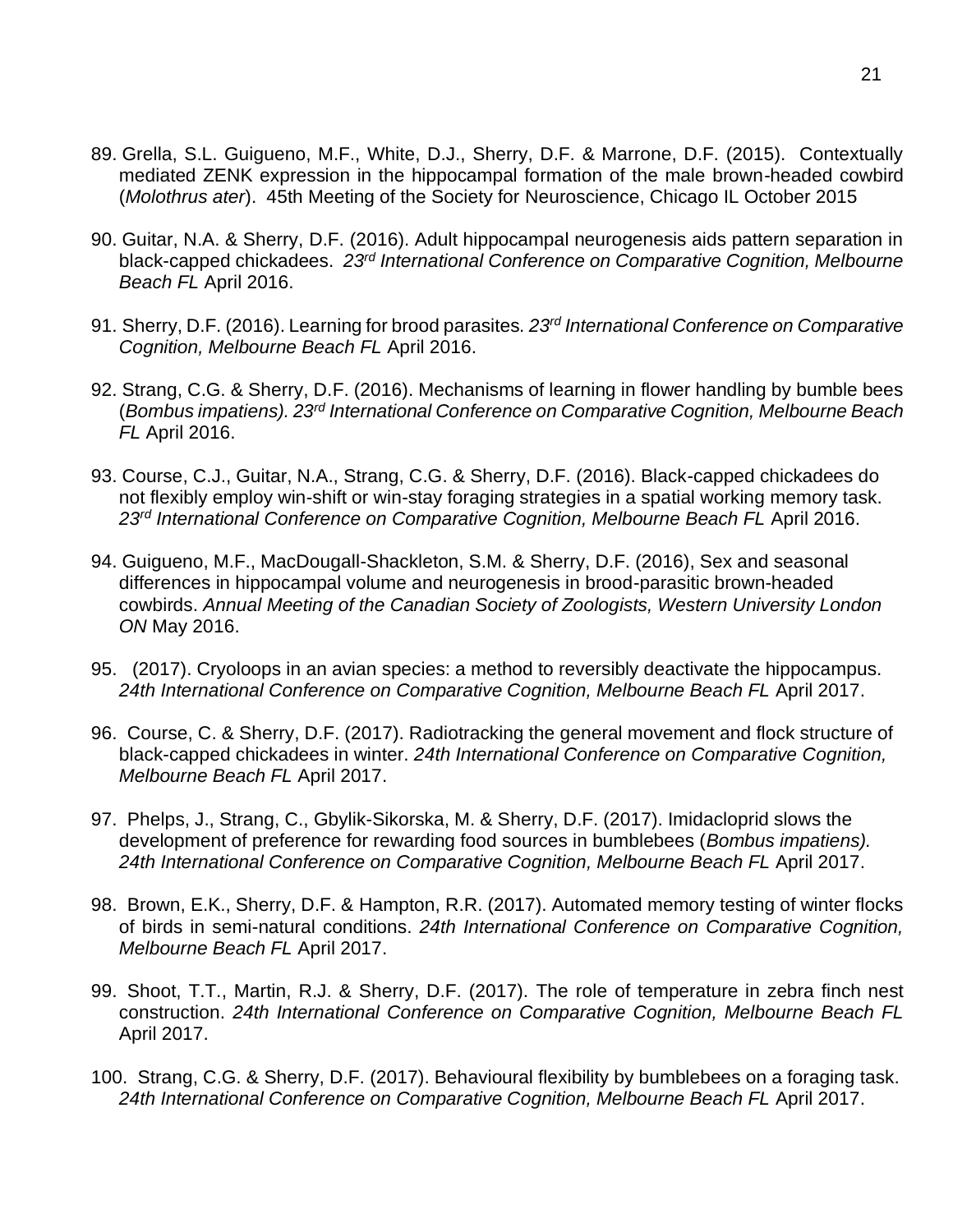- 101. Martin, R.J. & Sherry, D.F. (2017). The effects of seasonal temperature on neophobia and problem solving in black-capped chickadees (*Poecile atricapillus*). *24th International Conference on Comparative Cognition, Melbourne Beach FL* April 2017.
- 102. Cho, G., Sherry, D.F. & Roberts, W.A. (2017). Is social rank correlated with cognitive ability in black-capped chickadees? *24th International Conference on Comparative Cognition, Melbourne Beach FL* April 2017.
- 103. Martin, R. & Sherry, D.F. (2017). Cognitive responses to winter temperature variation in black-capped chickadees (*Poecile atricapillus*). *54th Annual Conference of the Animal Behavior Society, Toronto ON* June 2017.
- 104. Brodbeck, M., Lomber, S., Sherry, D.F. & MacDougall-Shackleton, S. (2017). The role of the hippocampus in encoding, retention, and retrieval of spatial memory in brown-headed cowbirds. *54th Annual Conference of the Animal Behavior Society, Toronto ON* June 2017.
- 105. Cho, G., Sherry, D.F. & Roberts, W.A. (2017). Is social rank correlated with cognitive ability in black-capped chickadees? *54th Annual Conference of the Animal Behavior Society, Toronto ON* June 2017.
- 106. Shoot, T., Martin, R. & Sherry, D.F. *(2017).* Nest structure variation: individual differences or external factors? *54th Annual Conference of the Animal Behavior Society, Toronto ON* June 2017.
- 107. Strang, C. & Sherry, D.F*. (2017*). Problem solving by bumblebees on a flower handling task. *54th Annual Conference of the Animal Behavior Society, Toronto ON* June 2017.
- 108. Course, C. & Sherry, D.F. (2017). Radiotracking the general movement and flock structure of black-capped chickadees. *54th Annual Conference of the Animal Behavior Society, Toronto ON* June 2017.
- 109. Martin, R.J. & Sherry, D.F. (2017). Winter temperature experience affects cognitive responses in black-capped chickadees (*Poecile atricapillus*). *Canadian Society for Ecology and Evolution May 2017* Victoria BC.
- 110. Phelps, J.D., Strang, C.G. & Sherry, D.F. (2017). Using a novel motor task to assess sublethal effects of imidacloprid exposure on complex motor learning in bumblebees (*Bombus impatiens*). *BOMBUSS Conference August 2017* Logan UT.
- 111. Strang, C. & Sherry, D. (2018). Flower handling and Darwin's interference hypothesis of flower constancy. *25th International Conference on Comparative Cognition, April 2018*  Melbourne Beach FL.
- 112. Brown, E.K., Sherry, D.F. & Hampton, R.R. (2018). One-trial and habit memory in blackcapped chickadees (*Poecile atricapillus*). *25th International Conference on Comparative Cognition, April 2018* Melbourne Beach FL.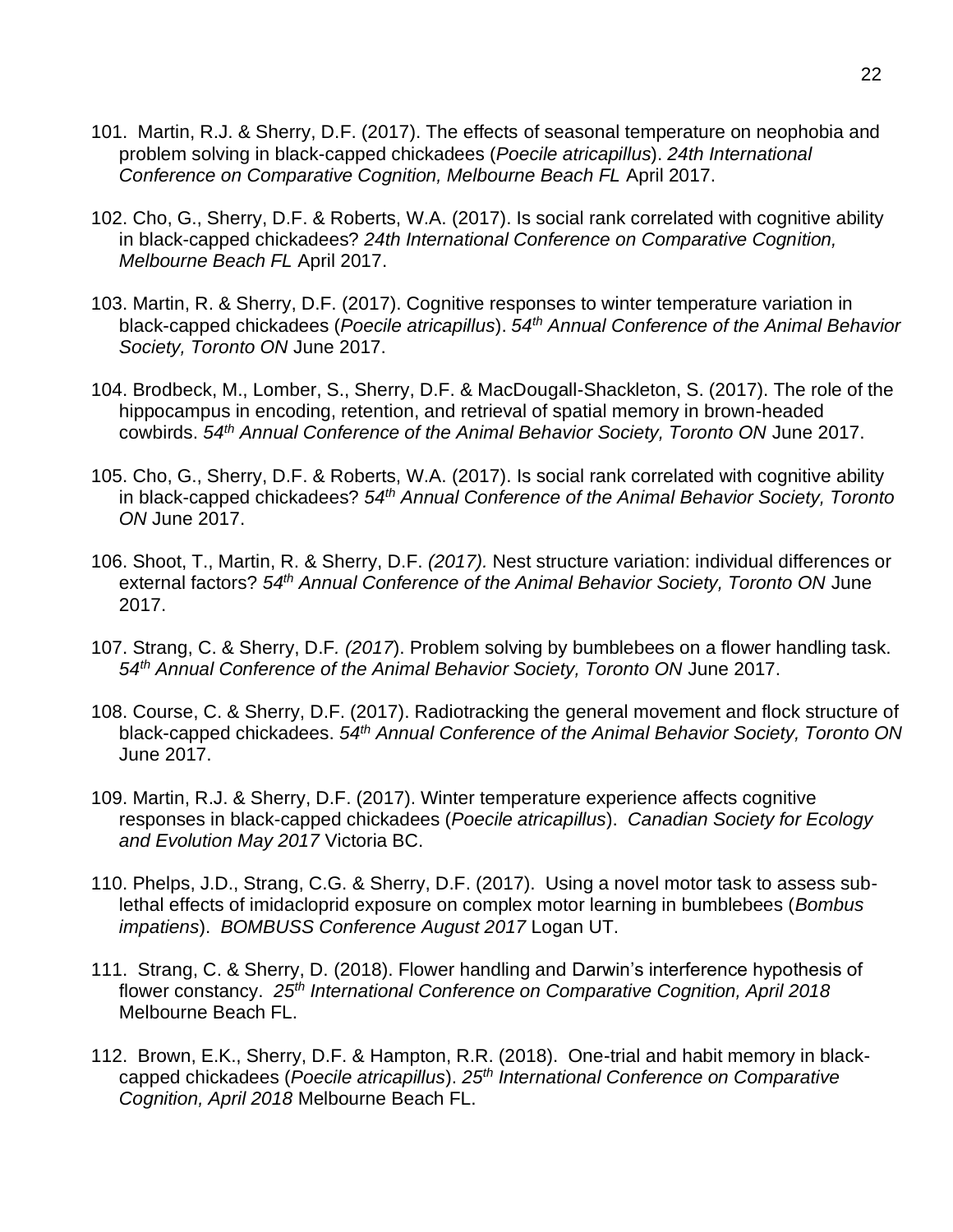- 113. Martin, R.J. & Sherry, D.F. (2018). Seasonal overwinter temperature has no effect on problem solving or neophobic behaviour in Black-capped chickadees (*Poecile atricapillus*). *25th International Conference on Comparative Cognition, April 2018* Melbourne Beach FL.
- 114. Shoot, T.T., Edwards, S.C., Martin, R.J., Healy, S.D., Sherry, D.F. & Daley, M.J. (2018). Analyzing zebra finch incubation using a computer model. *25th International Conference on Comparative Cognition, April 2018* Melbourne Beach FL.
- 115. Brodbeck, M.I.R., Lomber, S.G., MacDougall-Shackleton, S.A. & Sherry, D. F. (2018). Using reversible brain deactivation to understand the function of the avian hippocampus. *48th Ontario Ecology, Ethology, and Evolution Colloquium, May 2018* Western University, London ON.
- 116. Course, C. & Sherry, D.F. (2018). Investigating the social dynamics of winter flocks of Blackcapped chickadees by use of an automated radiotelemetry array. *48th Ontario Ecology, Ethology, and Evolution Colloquium, May 2018* Western University London ON.
- 117. Shoot, T.T., Edwards, S.C., Martin, R.J., Healy, S.D., Sherry, D.F. & Daley, M.J. (2018). Can birds flexibly adjust incubation behaviour in varying environmental conditions? *38th Annual Meeting of the Southern Ontario Neuroscience Association May 2018* Guelph University, Guelph ON.
- 118. Shoot, T.T., Edwards, S.C., Martin, R.J., Healy, S.D., Sherry, D.F. & Daley, M.J. (2018). Zebra finch incubation behaviour depends on ambient temperature and experience: A Hidden Markov Model approach. *27th International Ornithological Congress August 2018* Vancouver BC.
- 119. Martin, R.J., Shoot, T.T., Edwards, S.C., Healy, S.D. & Sherry, D.F. (2018). Offspring growth and incubation temperature. *27th International Ornithological Congress August 2018* Vancouver BC.
- 120. Boivin, M., Strang, C.G. & Sherry, D.F. (2018). The role of visual context in spatial search by Black-capped chickadees. *27th International Ornithological Congress August 2018* Vancouver BC.
- 121. Shoot, T.T., Edwards, S.C., Martin, R.J., Healy, S.D., Sherry, D.F. & Daley, M.J. (2018). Implication of temperature for incubation behaviour: A hidden Markov model. *Canadian Society for Ecology and Evolution July 2018*, University of Guelph, Guelph ON.
- 122. Strang, C.G., Brown, E.K., Sherry, D.F., & Hampton, R.R. (2019). Memory systems in the black-capped chickadee. *Invited Symposium on Comparative Cognition* – *111th Annual Meeting of the Southern Society for Philosophy and Psychology March 2019*, Cincinnati OH.
- 123. Shoot, T.T., Edwards, S.C., Martin, R. J., Healy, S.D., Sherry, D.F., & Daley, M.J. (2019). Understanding avian incubation with a computer algorithm*. 26th International Conference on Comparative Cognition April 2019*, Melbourne, Florida.
- 124. Brown, E.K., Strang, C.G., Sherry, D.F. & Hampton, R.R. (2019). Process dissociation of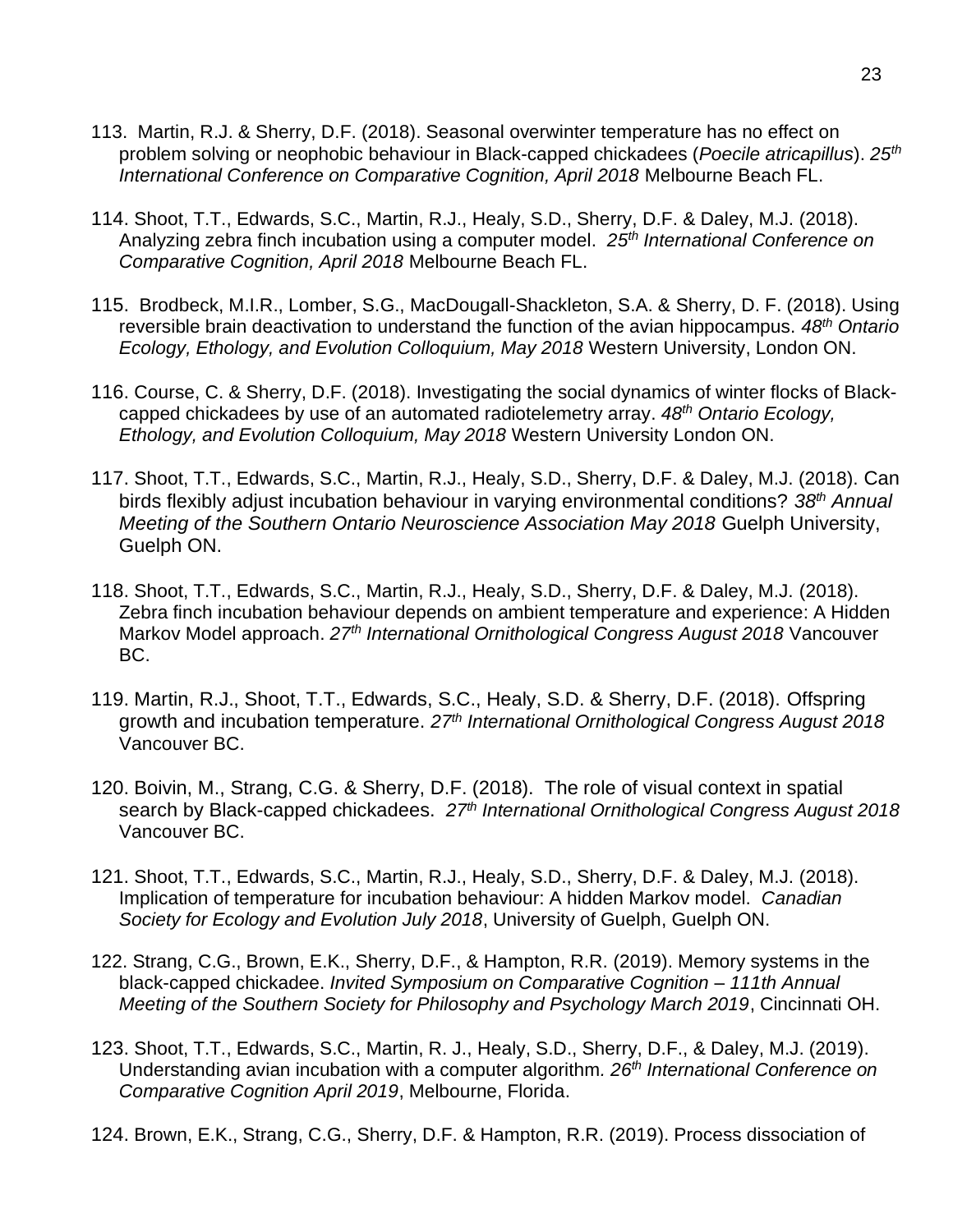memory systems in a caching and a non-caching bird species. *26th International Conference on Comparative Cognition April 2019*, Melbourne, Florida.

- 125. Strang, C.G., Brown, E.K., Sherry, D.F. & Hampton, R.R. (2019). One-trial and habit memory in Black-capped Chickadees (*Poecile atricapillus*) and Dark-eyed Juncos (*Junco hyemalis*). *26th International Conference on Comparative Cognition April 2019*, Melbourne, Florida.
- 126. Martin, R.J., Kruger, M.C., MacDougall-Shackleton, S.A., Sherry, D.F. (2020) Temperature as a supplementary cue in the reproductive timing of the Black-capped chickadee (*Poecile atricapillus). Society for Integrative and Comparative Biology January 2020*, Austin, Texas.
- 127. Strang, C.G., Brown, E.K., Sherry, D.F. & Hampton, R.R. (2020). Memory systems in foodcaching caching and non-caching birds. *Society for Integrative and Comparative Biology January 2020*, Austin, Texas.
- 128. Guigueno, M.F., Arthur, J., Coto, A. & Sherry, D.F. (2021). Numerical abilities in a brood parasite. *ABS and ASAB Global Animal Behaviour Twitter Conference 2021 #AnimBehav2021 January 2021.* <https://twitter.com/MelanieGuigueno/status/1354542781792985088>

## **Invited Keynote Addresses, Lectures and Colloquia**

- 1979 King's College Research Centre, Cambridge
- 1980 3rd International Congress on Obesity, Capri Italy
- 1980 Edward Grey Institute Conference on Bird Biology, Oxford University
- 1981 Department of Psychology, McMaster University
- 1982 Department of Zoology, University of Western Ontario
- 1982 Department of Zoology, University of Toronto
- 1983 6th Harvard Symposium on Quantitative Analyses of Behavior, Harvard
- 1984 Department of Anatomy, University of Toronto
- 1984 Foraging Conference, Brown University
- 1984 Workshop on Spatial Memory, Canadian Psychological Association, Ottawa
- 1985 Department of Biology, SUNY at Albany, New York
- 1985 Department of Biology, University of Guelph
- 1985 Department of Psychology, University of Western Ontario
- 1985 Department of Biology, Princeton University
- 1985 NATO Advanced Studies Institute, Aix-en-Provence
- 1986 Department of Psychology, Carleton University
- 1986 Zoologists Institut, University of Zurich
- 1986 Zoologisches Institut, University of Basel
- 1986 First International Behavioral Ecology Meeting, Albany, NY
- 1987 Department of Psychology, Queen's University
- 1987 Symposium on Spatial Learning in Animals, CPA/EPS Joint Meeting, Oxford
- 1987 Rockefeller University, New York
- 1988 Department of Biology, York University
- 1988 Guest Lecture, Department of Biology, York University
- 1988 Toronto Neuroscience Symposium, Mount Sinai Hospital Research Institute, Toronto
- 1988 Ontario Science Centre
- 1988 Wilson Ornithological Society Centennial Meeting, Academy of Natural Sciences of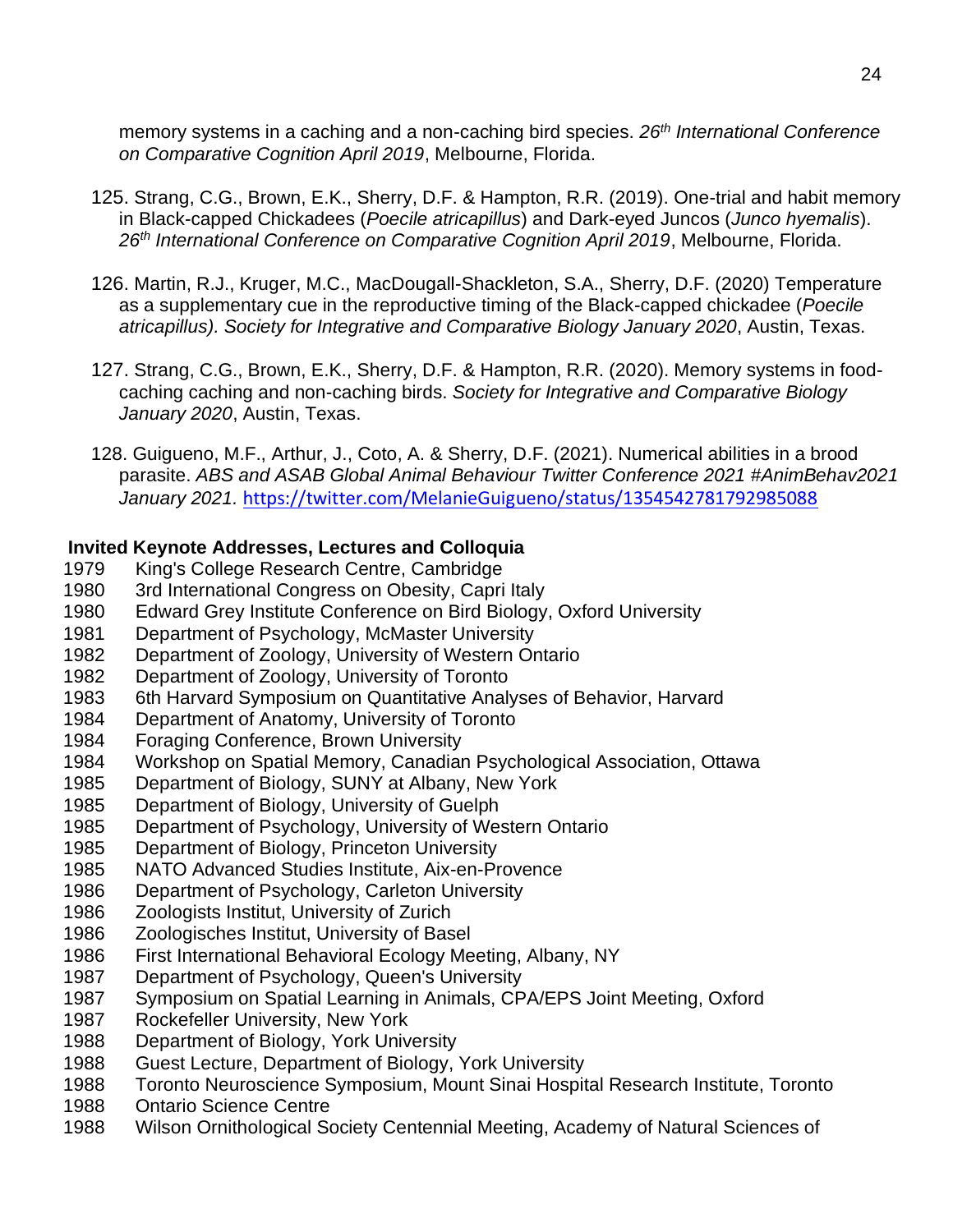Philadelphia

- 1988 Neurosciences Institute, Rockefeller University
- 1988 Department of Psychology, Mt. Allison University
- 1989 Psychobiology Seminar, University of Western Ontario
- 1989 Forum on Racism, University of Waterloo and Wilfrid Laurier University
- 1989 Department of Neurobiology and Behavior, SUNY at Stony Brook
- 1989 Conference on Cognitive Aspects of Stimulus Control, Dalhousie University
- 1989 Division of Life Sciences, Scarborough College, University of Toronto
- 1989 The Biology of Memory, Symposia Medica Hoechst, Bernried, West Germany
- 1989 Department of Psychology, University of Pennsylvania
- 1990 Royal Canadian Institute, Toronto
- 1990 Rockefeller University, New York
- 1990 Department of Psychology, Simon Fraser University
- 1990 Symposium on Representation, 51st CPA Convention, Ottawa
- 1990 Institute for Neuroscience, University of Texas at Austin
- 1991 Department of Biology, Concordia University
- 1991 Department of Zoology, University of Western Ontario
- 1991 Department of Psychology, University of Western Ontario
- 1991 Human Behavior and Evolution Society Annual Meeting, McMaster University
- 1992 Department of Psychology, University of Winnipeg
- 1992 Department of Psychology, McMaster University
- 1992 Department of Zoology, McGill University
- 1993 Department of Psychology, University of British Columbia
- 1993 APA 101st Annual Convention, Toronto, Ontario
- 1993 XXIII International Ethological Congress, Torremolinos, Spain
- 1994 Department of Psychology, University of Waterloo
- 1994 Department of Psychology, University of Toronto
- 1994 McDonnell Summer Institute in Cognitive Neurosciences, Davis CA
- 1994 XXI International Ornithological Congress, Vienna
- 1995 Michigan State University, East Lansing MI
- 1995 Rockefeller University
- 1995 Conference on Navigation, Company of Biologists, Cambridge
- 1995 Department of Psychology, Concordia University
- 1996 Centre for the Integrative Study of Animal Behavior, University of Indiana
- 1996 McDonnell Summer Institute in Cognitive Neurosciences, Dartmouth NH.
- 1996 Symposium on a Synthetic Approach to Animal Cognition, Flagstaff AZ.
- 1996 Ciba Foundation Symposium on Characterizing Human Psychological Adaptations, London UK.
- 1996 The Wellcome Centre for Medical Science, London UK
- 1997 The Banff Annual Seminar in Cognitive Science, Banff AL.
- 1998 Summer Institute in Cognitive Neuroscience, Lake Tahoe CA.
- 1998 22<sup>nd</sup> International Ornithological Congress, Durban South Africa.
- 1999 Department of Biology, Eastern Michigan University
- 1999 Symposium on Cognitive Neuroethology, Mid-Western Animal Behaviour Society, Bowling Green University, Bowling Green OH
- 1999 Royal Botanical Gardens, Hamilton Ontario
- 2000 The Winter Animal Behavior Conference, Jackson Hole, WY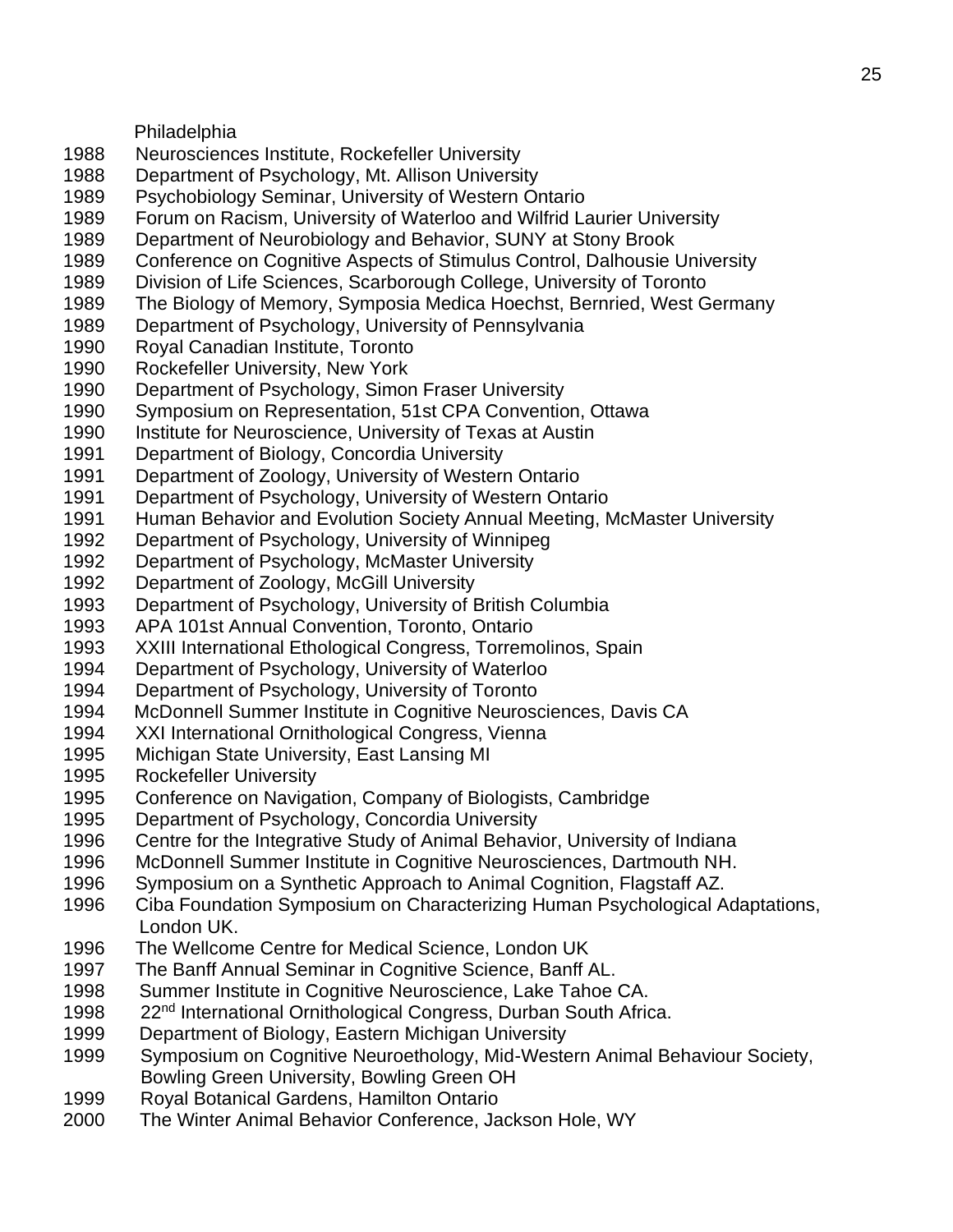- 2000 Lake Ontario Vision Establishment, Niagara Falls, ON
- 2000 Behaviour, Cognition and Neuroscience Program, University of Windsor, Windsor ON
- 2000 Royal Botanical Gardens and Bird Studies Canada
- 2000 Science and Technology Endowment Program, Sir Wilfrid Laurier University
- 2001 Department of Zoology, University of Western Ontario
- 2001 3<sup>rd</sup> International Conference on Cognitive Science, Beijing
- 2002 Department of Psychology, University of Toronto
- 2002 Midwestern Psychological Association, Chicago
- 2002 London Neurosciences Group Symposium, London
- 2003 Winter Animal Behavior Conference, Jackson Hole WY
- 2003 Royal Dutch Zoological Society, Leiden, The Netherlands
- 2003 Department of Zoology, University of Utrecht, The Netherlands
- 2004 Winter Animal Behavior Conference, Breckenridge CO
- 2004 Symposium in Honour of B.G. Galef, McMaster University
- 2004 Brain, Cognition and Social Intelligence Symposium, Utrecht, The Netherlands
- 2004 Department of Psychology, McMaster University
- 2005 Winter Animal Behaviour Conference, Steamboat Springs CO
- 2005 Conference on Evolution and Behavior of the *Paridae*, Snowbird UT
- 2006 Department of Psychology, University of Guelph, Guelph ON
- 2007 Department of Psychology, University of Toronto, Toronto ON
- 2009 Winter Animal Behavior Conference, Steamboat CO
- 2009 Department of Biology, Knox College, Galesburg IL
- 2009 XXXI<sup>st</sup> International Ethology Congress, Rennes France
- 2010 Department of Psychology, University of Toronto, Toronto ON
- 2010 The Michigan Conference on Consumption, University of Michigan, Ann Arbor MI
- 2010 Department of Psychology, Johns Hopkins University, Baltimore MD
- 2011 Southern Ontario Neuroscience Association, Guelph ON
- 2011 Department of Psychology, University of Michigan, Ann Arbor MI
- 2011 Universidade Federal do Pará, Belém, Brazil
- 2012 Department of Psychology, Wilfrid Laurier University, Waterloo ON
- 2012 Department of Psychology, Emory University, Atlanta GA
- 2012 Southern Society for Psychology and Philosophy, Savannah GA
- 2012 Nature in the City, Nature London, London ON
- 2013 Department of Mechanical and Materials Engineering, Western University
- 2013 Ontario Ecology, Ethology & Evolution Colloquium, Western University
- 2013 Universidade Federal do Oeste do Pará, Oriximiná Brazil
- 2014 Department of Psychology, McMaster University, Hamilton ON
- 2014 Department of Psychology, University of Waterloo, Waterloo ON
- 2014 Mechanisms of Learning Forum, NIH T32 Program, Emory University Atlanta GA
- 2014 26<sup>th</sup> International Ornithological Congress Tokyo Japan
- 2015 Symposium for Sir John Krebs, Tour du Valat, France
- 2015 Behavior, Cognition and Neuroscience Program, University of Windsor, Windsor ON
- 2015 Institute of Advanced Studies, University of São Paulo, São Paulo, Brazil
- 2015 Harley Hotchkiss Memorial Lecture, Canadian Centre for Behavioural Neuroscience, University of Lethbridge, Lethbridge AL
- 2016 Department of Integrative Biology University of Guelph, Guelph ON
- 2016 Canadian Institute for Advanced Research, Azrieli BMC Program, Seattle, WA